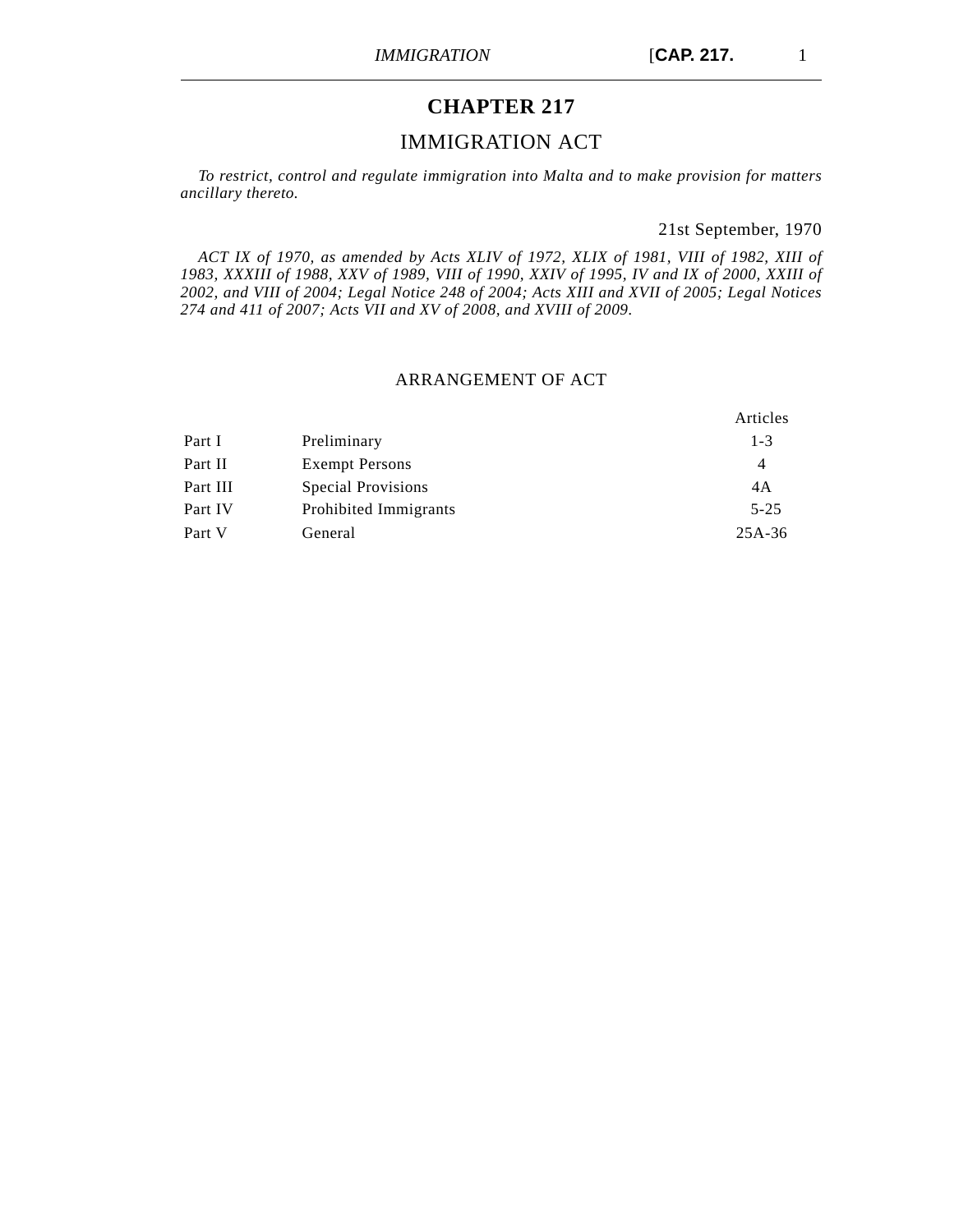## PART I

#### PRELIMINARY

Short title. **1.** The short title of this Act is the Immigration Act.

**2.** In this Act, unless the context otherwise requires -

"Board" means the Immigration Appeals Board constituted by article 25A;

"Border Agreement" means an agreement to which Malta is a party or any rule in or under the Treaty providing for common border controls and free entry and exit of persons lawfully with the territory, into and from each of the territories of the Member States or States parties to the agreement, and Border Agreement State and citizen of a Border Agreement State shall be construed as such;

"carrier" means any person whose occupation is to provide passenger transport by air, sea or land;

"citizen of a Member State" means a citizen of a state party to the Treaty;

"dependant" in relation to another person means -

- (*a*) the child or step-child of such person, if the child or the step-child is under the age of twenty-one years;
- (*b*) an adopted child under the age of twenty-one years, having been adopted by such person in a manner recognised by law;
- (*c*) a parent or grandparent of such person who proves to the satisfaction of the Principal Immigration Officer that he is wholly maintained by the said person;
- (*d*) any other member of the family as may be prescribed by the Minister;

"deportation order" means an order made under article 22;

"to embark" includes departure by any form of conveyance;

Cap. 460. "European Union" has the meaning assigned to it in the [European](http://www.justiceservices.gov.mt/DownloadDocument.aspx?app=lom&itemid=8926&l=1) [Union Act;](http://www.justiceservices.gov.mt/DownloadDocument.aspx?app=lom&itemid=8926&l=1)

> "exempt person" means any person to whom Part IV of this Act does not apply in accordance with article 4 of the same Act;

"implied condition" means a condition referred to in article 11;

"keeper" where used in relation to a hotel means a hotel-keeper as defined in the Hotels and Catering Establishments Act, and, where used in relation to premises where accommodation is provided for reward, includes any person who for reward receives any other person to lodge in the premises either on his own behalf or as a manager or otherwise on behalf of any other person;

"to land" means to arrive or to enter by any form of conveyance and references to landing, unless the context otherwise requires, include references to attempting to land;

"Malta" means the Island of Malta, the Island of Gozo and the

Interpretation. *Amended by: XXV. 1989.2; VIII. 1990.3; IX. 2000.7; XXIII. 2002.3; L.N. 248 of 2004; L.N. 274 of 2007.*

Cap. 197.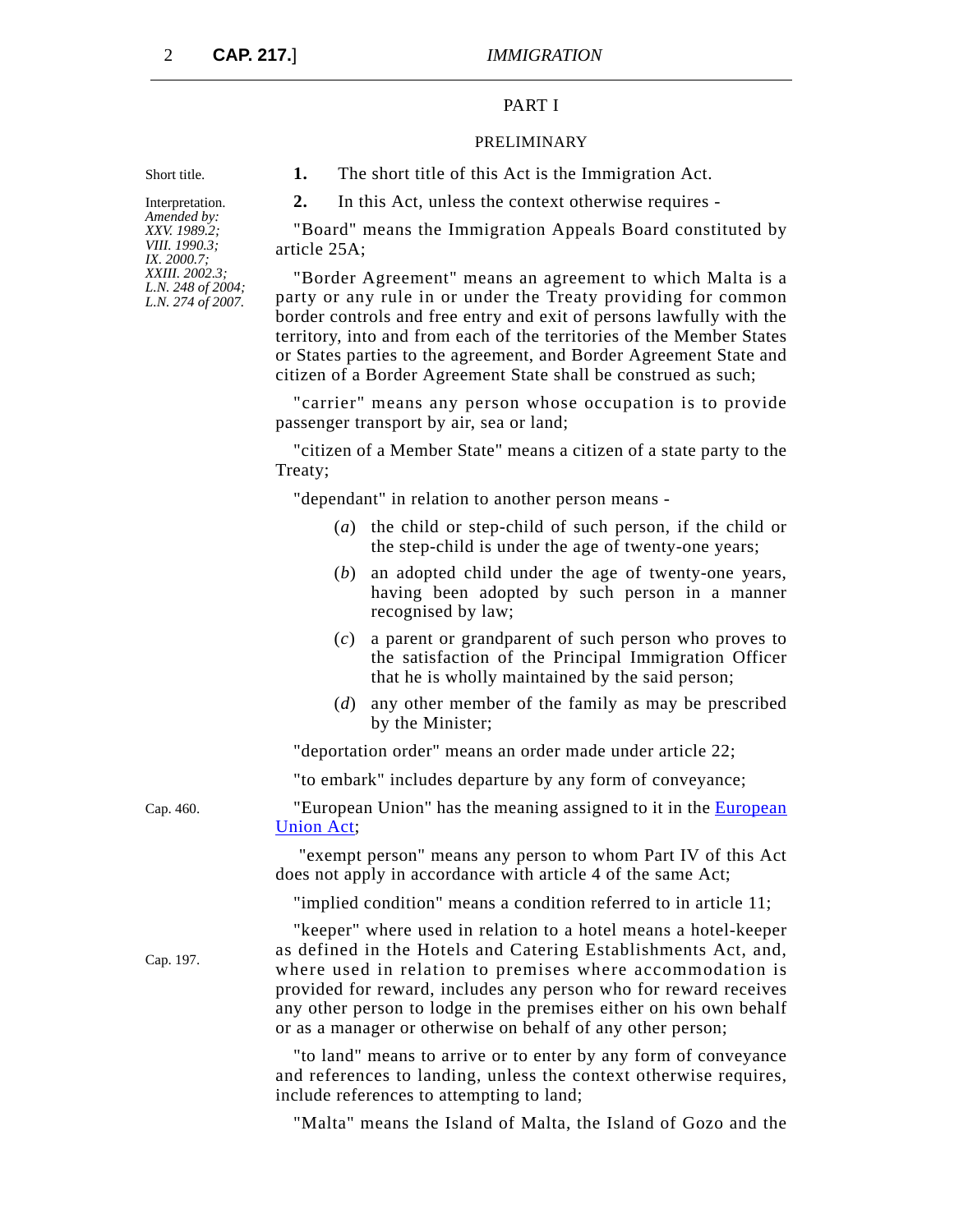other islands of the Maltese Archipelago;

"master of a vessel" includes the captain of an aircraft;

"member of a crew" means any person employed in the working or service of a vessel;

"Minister" means the Minister responsible for immigration;

"passenger" means any person, other than a member of a crew, travelling or seeking to travel on board a vessel;

"passport" means a passport referring to the person who is required to produce the same, furnished with a photograph of such person, which is valid on the date on which the same person seeks entry into Malta and is not due to expire before the proposed date of departure of the same person from Malta, and includes any other similar document establishing the identity and nationality of the person to whom it refers to the satisfaction of the Principal Immigration Officer;

"port" means any place where a person lands in or embarks from Malta and includes an airport;

"prescribed" means prescribed by regulations made under this Act;

"Principal Immigration Officer" means the person appointed to such office by the Prime Minister under article 3, and includes, within the limits of any authority granted by the Principal Immigration Officer under article 3(3), any public officer acting under such authority;

"removal order" means an order issued by the Principal Immigration Officer or the Immigration Appeals Board in accordance with article 14, or the Court of Appeal under article 25A as the case may be;

"residence permit" means a permit issued under article 7(1);

"Schengen *acquis* " means the Agreement between the Governments of the States of the Benelux Economic Union, the Federal Republic of Germany and the French Republic on the gradual abolition of checks at their common borders of the 14 June 1985 and the Convention of 19 June 1990 implementing the Schengen Agreement of 14 June 1985 between the Governments of the States of the Benelux Economic Union, the Federal Republic of Germany and the French Republic on the gradual abolition of checks at their common borders, and includes all other acts building upon it or otherwise related to it, as well as related agreements

"the Treaty" has the same meaning assigned to it in the [European](http://www.justiceservices.gov.mt/DownloadDocument.aspx?app=lom&itemid=8926&l=1) Cap. 460. [Union Act;](http://www.justiceservices.gov.mt/DownloadDocument.aspx?app=lom&itemid=8926&l=1)

"vessel" includes aircraft, but does not include a vessel belonging to, or in the service of, the military, naval or air force of any country.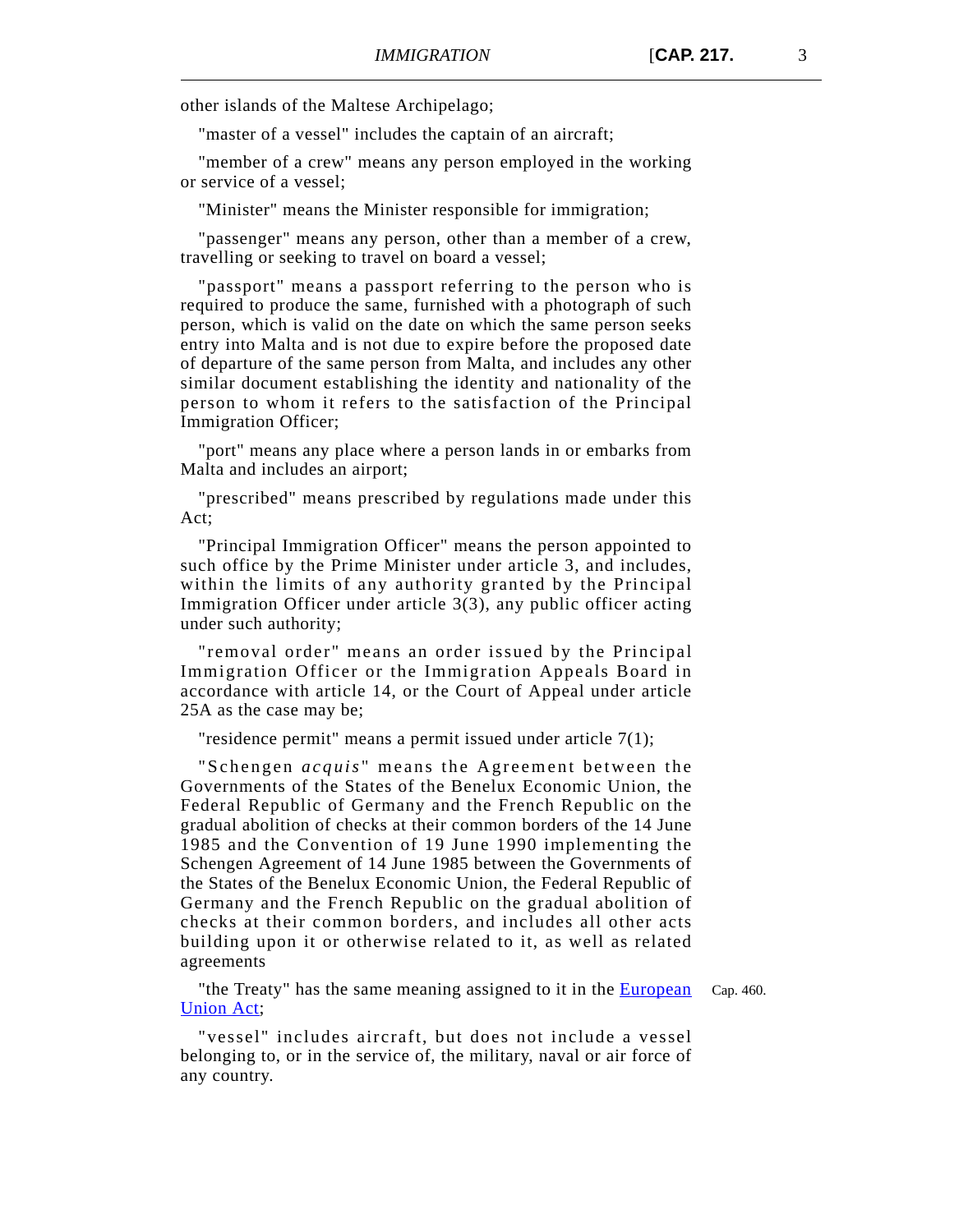Appointment of Principal Immigration Officer. *Amended by: VIII. 1982.2; XXXIII. 1988.2; IX.2000.7.*

**3.** (1) The Prime Minister shall, by notice in the Gazette, appoint a public officer to be the Principal Immigration Officer for the purposes of this Act.

(2) The Principal Immigration Officer shall have such powers and duties as are conferred or imposed on him by or under this Act or as may be prescribed for giving effect to this Act:

Provided that in the exercise of his functions under this Act, the Principal Immigration Officer shall act in accordance with the general or special directions of the Minister:

Provided further that it shall not be lawful for any person to enquire in any court whether the Principal Immigration Officer has actually received, or acted in accordance with, any such directions.

(3) The Principal Immigration Officer may authorise in writing any public officer to exercise or perform on his behalf any powers (except the power granted by this sub-article) or duties under this Act or regulations made thereunder.

(4) Authority under the last preceding sub-article may be granted either personally to a public officer or impersonally to any public officer for the time being performing any specific duties in the public service.

### PART II

## EXEMPT PERSONS

**4.** (1) The provisions of Part IV of this Act shall not apply to any person -

- (*a*) who is a citizen of Malta; or
- (*b*) who, in accordance with article 44(4) of the Constitution of Malta, is deemed to be a citizen of Malta by virtue of article  $3(1)$  or of article  $5(1)$  of the [Maltese Citizenship Act](http://www.justiceservices.gov.mt/DownloadDocument.aspx?app=lom&itemid=8702&l=1); or
- (*c*) who is entitled to immunities and privileges by virtue or under any provision of the **[Diplomatic Immunities](http://www.justiceservices.gov.mt/DownloadDocument.aspx?app=lom&itemid=8704&l=1)** [and Privileges Act](http://www.justiceservices.gov.mt/DownloadDocument.aspx?app=lom&itemid=8704&l=1); or
- (*d*) who is a member of the armed forces of a country other than Malta which are present in Malta under and within the scope of arrangements with the government of Malta; or
- (*e*) who is in Malta in an advisory or consultative capacity to the Government on invitation of the same; or
- (*f*) who is a dependant of any person referred to in the foregoing paragraphs; or
- (*g*) who is the spouse of any person referred to in any of the foregoing paragraphs and is still married to and living with that person; and
- (*h*) who is the widow or widower of any person mentioned

Persons to whom Part IV of Act does not apply. *Amended by: XLIV. 1972.2; VIII. 1982.2; XXXIII.1988.2: XXV. 1989.3; IV. 2000.17; IX. 2000.8; XXIII. 2002.4.* Cap. 188. Cap. 191.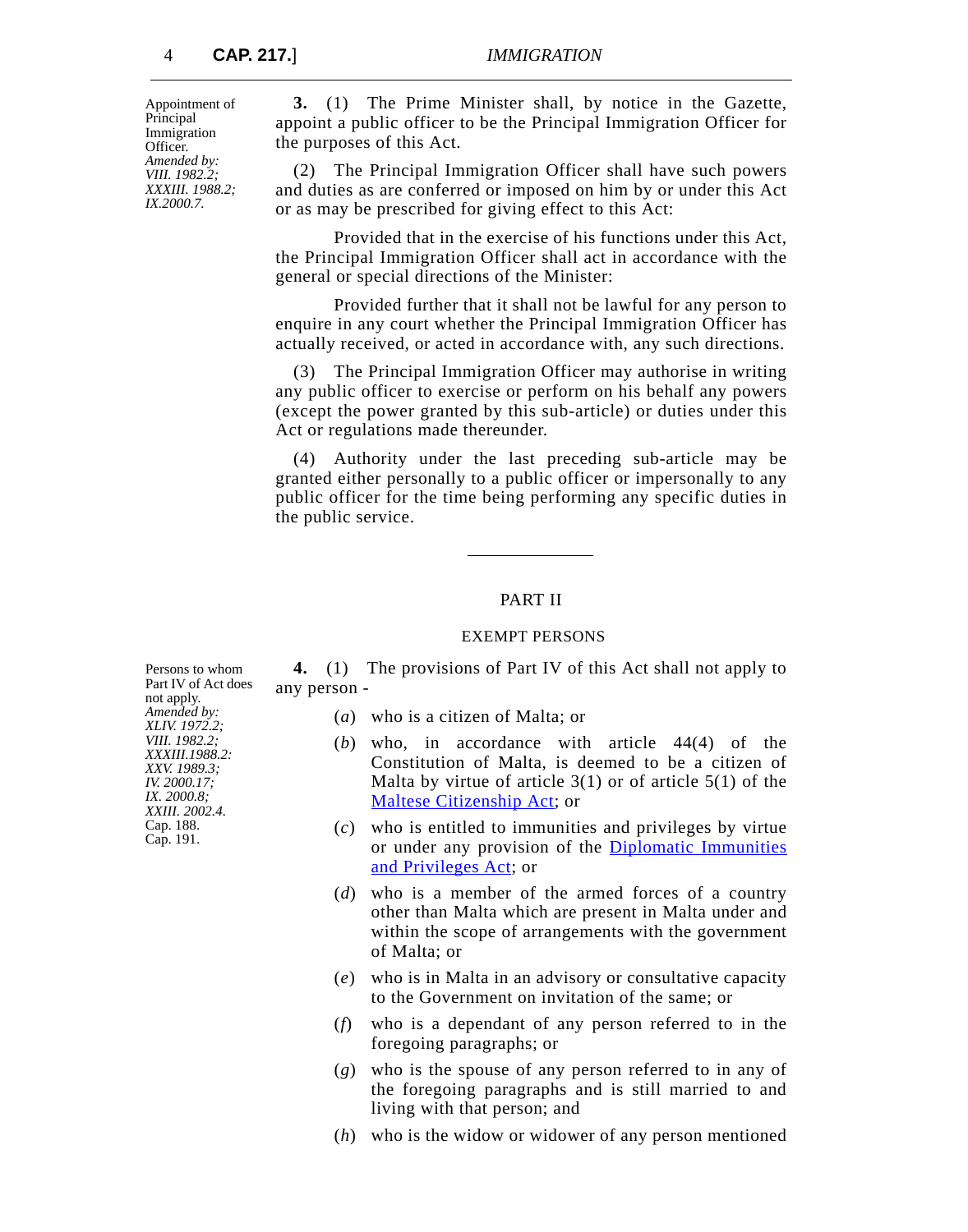in paragraph (*a*) or (*b*) and at the time of his or her death was still living with that person:

Provided that the spouse or the dependent of a person referred to under paragraphs (*d*) and (*e*) shall not in Malta exercise any profession or occupation or hold any appointment or be employed by any other person or engage in business without, and other than in accordance with the conditions of, a licence from the Minister which the latter may at any time vary or withdraw as he may deem fit, and provided further that such dependant shall cease to be an exempt person if he contravenes this provision or if he does not comply with any of the conditions contained in such licence.

(2) The Minister may by order to be notified to any person referred to in subarticle  $(1)(g)$  and  $(h)$  hereof, not being a person to whom subarticle  $(1)(a)$  to  $(f)$  hereof may refer, declare such person to be no longer an exempt person, if the Minister is satisfied that the grant of such an exemption to such person is not in the public interest, and upon the issue of such an order the provisions of Part III of this Act shall apply to such person. Notwithstanding the foregoing provisions of this sub-article such Order may also be notified to, and apply in relation to, any person referred to in subarticle (1)(*f*) being a dependant over the age of eighteen years.

(3) The Minister shall not be required to assign any reason for the issue of any order referred to in subarticle (2) and the decision of the Minister on any such order shall not be subject to appeal to or review in any court.

### PART III

#### Special Provisions

**4A.** (1) Notwithstanding any other provisions of this Act, the Minister may make regulations to give effect to the Treaty or any Border Agreement to which Malta may be a party and without prejudice to the generality of the foregoing, may make regulations in order to:

- (*a*) grant and regulate the right of any citizens of a Member State or their dependants to enter, remain and reside in, and leave Malta;
- (*b*) grant and regulate the right of persons mentioned in the preceding paragraph to seek employment and work in Malta and to establish services and, or provide or receive such services in Malta;
- (*c*) grant and regulate the rights mentioned in the preceding paragraphs to any person and his dependants who, though not being a person mentioned in paragraph (*a*), is lawfully in the territory of any state which is bound by a Border Agreement.

(2) Any right granted under this Part shall always be subject to such limitations as may be reasonably justified on grounds of

*Added by: XXIII. 2002.6.*

Special provisions. *Added by: XXIII. 2002.6. Amended by: L.N. 248 of 2004.*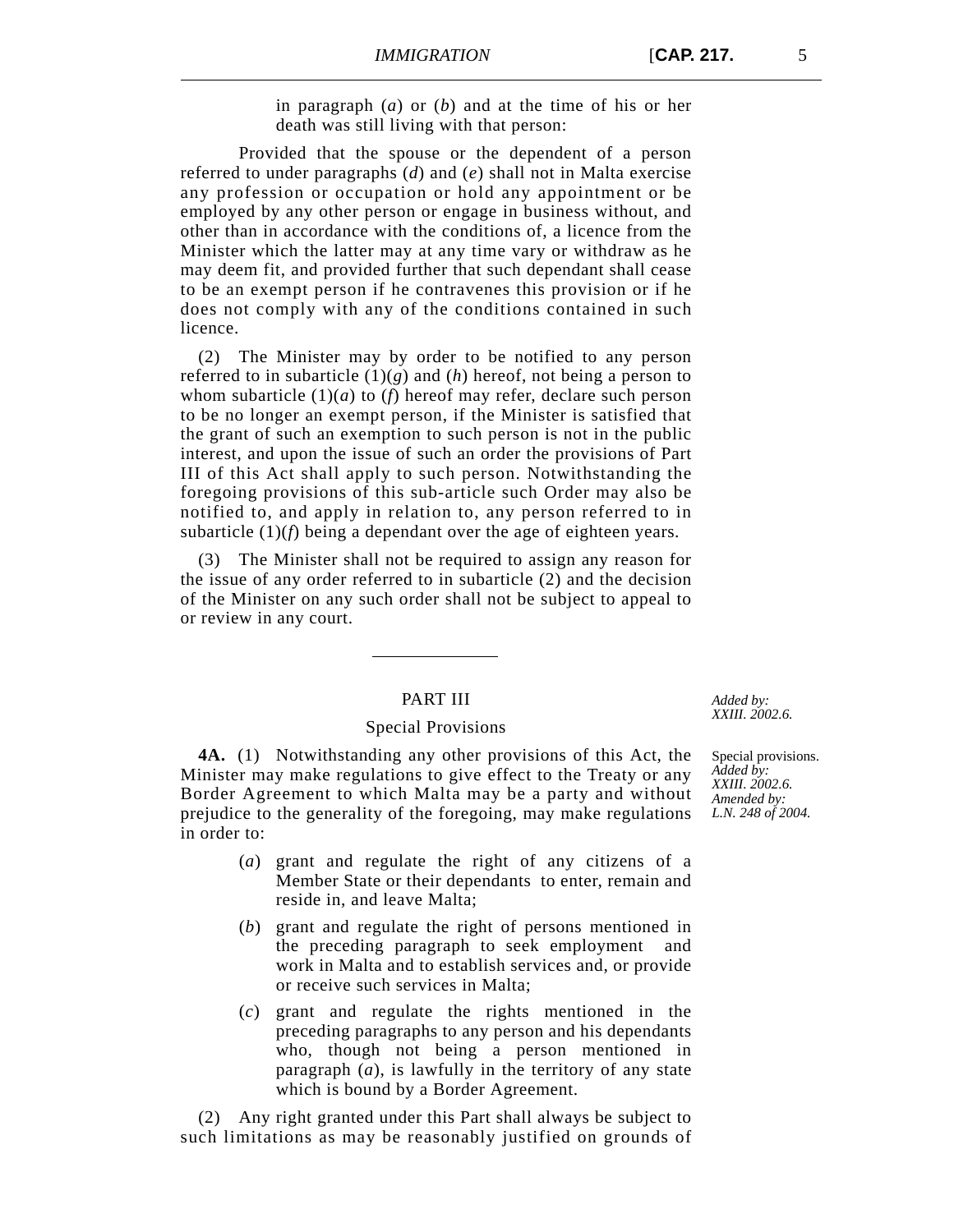public policy, public security and public health.

## PART IV

#### PROHIBITED IMMIGRANTS

**5.** (1) Any person, other than one having the right of entry, or of entry and residence, or of movement or transit under the preceding Parts, may be refused entry, and if he lands or is in Malta without leave from the Principal Immigration Officer, he shall be a prohibited immigrant.

(2) Notwithstanding that he has landed or is in Malta with the leave of the Principal Immigration Officer or that he was granted a residence permit, a person shall, unless he is exempted under this Act from any of the following conditions or special rules applicable to him under the foregoing provisions of this Act, be a prohibited immigrant also -

- (*a*) if he is unable to show that he has the means of supporting himself and his dependants (if any) or if he or any of his dependants is likely to become a charge on the public funds; or
- (*b*) if he is suffering from mental disorder or is a mental defective; or
- (*c*) if, having landed in Malta pursuant to or under any regulation made under articles 44 and/or 50 of the [Prevention of Disease Ordinance,](http://www.justiceservices.gov.mt/DownloadDocument.aspx?app=lom&itemid=8595&l=1) he is still in Malta after the lapse of the period of fifteen days from the day on which the Superintendent of Public Health certifies in writing that the stay of such person in Malta is no longer required under and for the purpose of such regulation; or
- (*d*) if he is found guilty by a court of criminal jurisdiction in Malta of an offence against any of the provisions of the [White Slave Traffic \(Suppression\) Ordinance](http://www.justiceservices.gov.mt/DownloadDocument.aspx?app=lom&itemid=8614&l=1) or of the [Dangerous Drugs Ordinance](http://www.justiceservices.gov.mt/DownloadDocument.aspx?app=lom&itemid=8641&l=1) or of a crime, other than involuntary homicide or involuntary bodily harm, which, in the case of a first crime committed by such person, is punishable with imprisonment for a term of not less than one year or, in the case of a second or subsequent crime committed by such person, is punishable with imprisonment for a term of not less than three months; or
- (*e*) if he contravenes any of the provisions of this Act or of any regulations made thereunder; or
- (*f*) if he does not comply or ceases to comply with any of the conditions, including an implied condition, under which he was granted leave to land or to land and remain in Malta or was granted a residence permit; or
- (*g*) if any circumstance which determined the granting of

Prohibited immigrants. *Amended by: XLIX.1981.4; XXIII. 2002.7.*

*Substituted by: XXIII. 2002.5.*

Cap. 36.

Cap. 63. Cap. 101.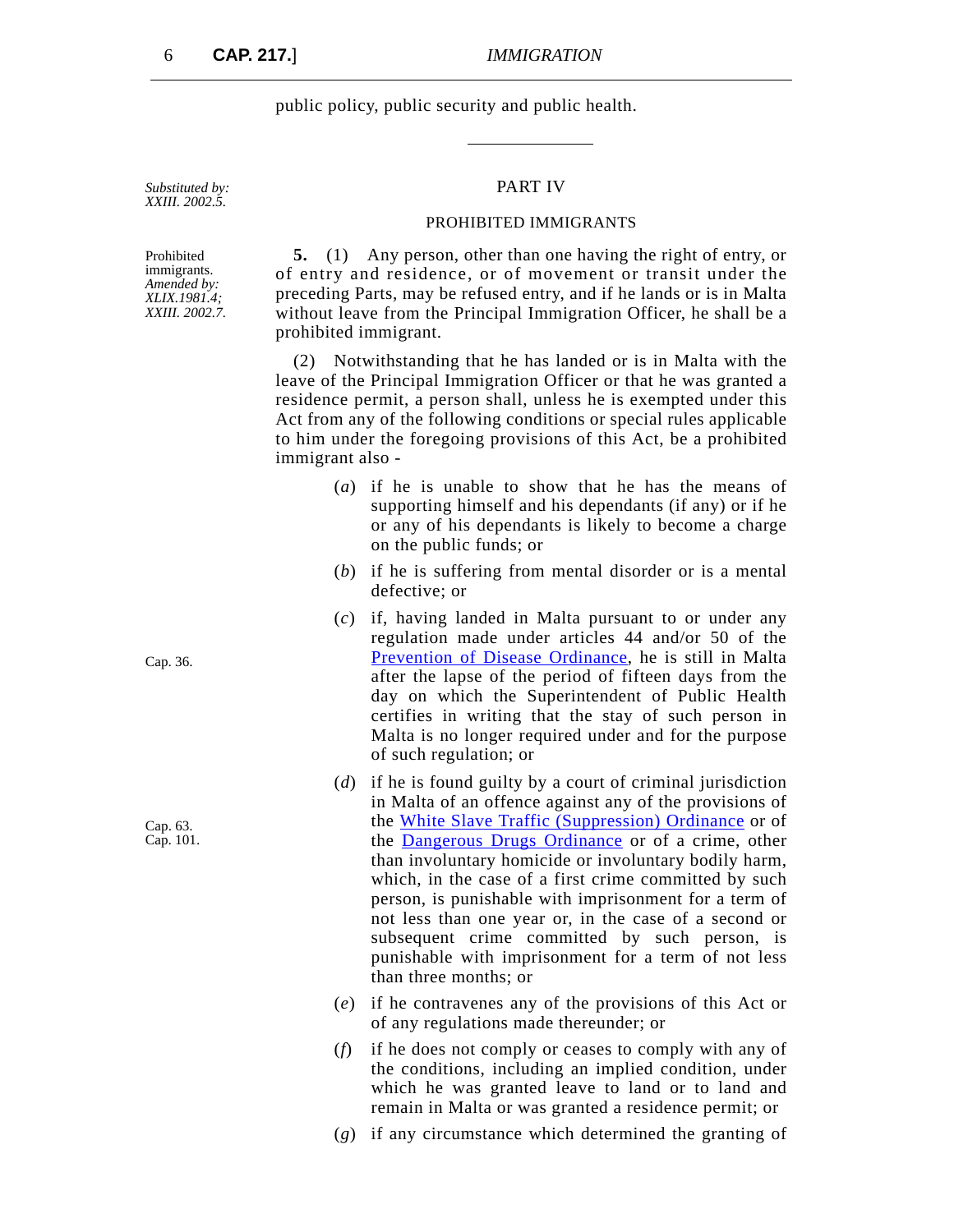leave to land or to land and remain in Malta or the extension of such leave or the granting of a residence permit ceases to exist; or

- (*h*) if such person is a prostitute; or
- (*i*) if he is a dependant of a person who is a prohibited immigrant under any of the provisions of this subarticle.

**6.** (1) Without prejudice to any rights arising from the preceding Parts, for the purposes of this Act, the Principal Immigration Officer may -

- (*a*) grant leave to land or leave to land and remain in Malta to any member of a crew intending to continue his journey in the vessel by which he arrives for the period of the vessel's stay in port and on condition that he leaves in the same vessel;
- (*b*) grant leave to land or leave to land and remain to any other person arriving in Malta, under such conditions and for such period as the Principal Immigration Officer may deem proper to establish;
- (*c*) grant extensions of the period referred to in the last preceding paragraph by such further periods as in each case the Principal Immigration Officer may deem proper to grant and under such conditions, whether similar to those previously imposed or not, as he may deem proper to establish:

Provided that, unless it is otherwise expressly established, any extension shall be deemed to have been granted under the same conditions which applied, and for a period of the same duration as the period which expired, before such extension was granted.

(2) Unless the Principal Immigration Officer expressly specifies a longer or shorter period, leave granted under paragraph *(b)* of the last preceding sub-article shall be deemed to have been granted for twenty-four hours in the case of leave to land and for three calendar months in the case of leave to land and remain in Malta.

(3) Notwithstanding the provisions of sub-article  $(1)(a)$ , where the vessel therein referred to is an aircraft, a member of the crew of such aircraft need not necessarily continue his journey in the aircraft by which he arrived, subject to his leaving Malta within three days of his arrival.

(4) The Principal Immigration Officer shall not refuse leave to land and remain in Malta to any person in respect of whom two medical practitioners of whom at least one shall be a government medical officer certify that such person needs immediate medical or surgical treatment which cannot be deferred without prejudice to his health:

Provided that such leave shall be deemed to have been granted until, and to expire on, the seventh day of the date of a

Powers of Principal Immigration Officer. *Amended by: XXIII. 2002.8.*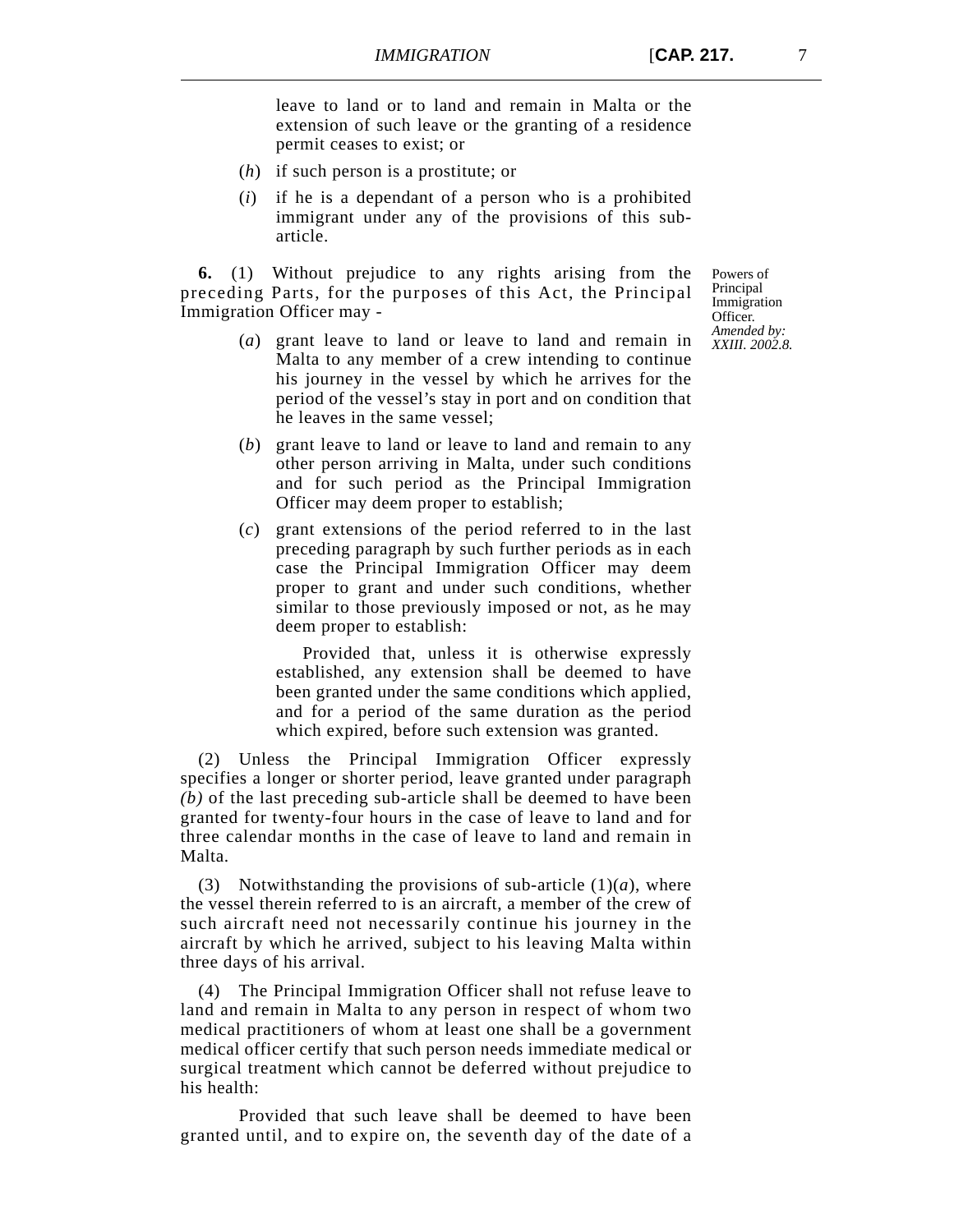certificate made by a government medical officer to the effect that there is no longer any necessity that such person should remain in Malta for the purpose of or in connection with such treatment.

Residence permit. *Amended by: VIII. 1982.2; XXXIII. 1988.2; IX. 2000.7; XXIII. 2002.9.*

**7.** (1) Without prejudice to the provisions of the preceding Parts, the Minister may issue, subject to such conditions as he may deem proper to establish, a residence permit to any person who makes an application for retirement, settlement or an indefinite stay in Malta.

(2) Subject to the provisions of this Act, a residence permit shall confer on the person to whom it is issued the right to land and to remain permanently or indefinitely in Malta.

(3) Any residence permit issued under this Act may be revoked by the Minister for the following reasons:

- (*a*) when the permit was obtained on the basis of fraud, or omission on the part of the resident at the time of his application for a residence permit of a material fact which, had it been known then, would have reasonably justified the Minister to refuse the application for such permit;
- (*b*) when, following the grant of a residence permit, the said resident, commits, whether in Malta or outside Malta, a serious crime which, had it been committed prior to the granting of such permit, would have reasonably justified the refusal of such permit by the Minister.

(4) Any person aggrieved by such decision shall have a right to appeal to the Board within ten days from when he is notified of such revocation.

(5) The Minister may make regulations to implement the provision of this article, including, without prejudice to the generality of the foregoing, to regulate any right of appeal to the Board appertaining to a person aggrieved by a decision of the Minister, and any application for residents in Malta to bring to Malta any of their dependants to reside with them.

**8.** (1) Without prejudice to the rights of entry and residence envisaged by the preceding Parts, and to the powers of the Principal Immigration Officer to issue a visa at the border under this Act and in regulations made thereunder, the Principal Immigration Officer shall refuse leave to enter Malta to any person seeking to enter Malta who, in accordance with the provisions of this Act, must be in possession of a visa and who is not in possession of such a visa as is provided for in this article.

- (2) The Minister may make regulations in order to
	- (*a*) list the countries whose nationals will be required to be in possession of a visa for any stay for such period of time as may be prescribed, or whose nationals will be exempted from such requirement;
	- (*b*) regulate all aspects of the issue of visas or other forms

Visas. *Substituted by: XXIII. 2002.10.*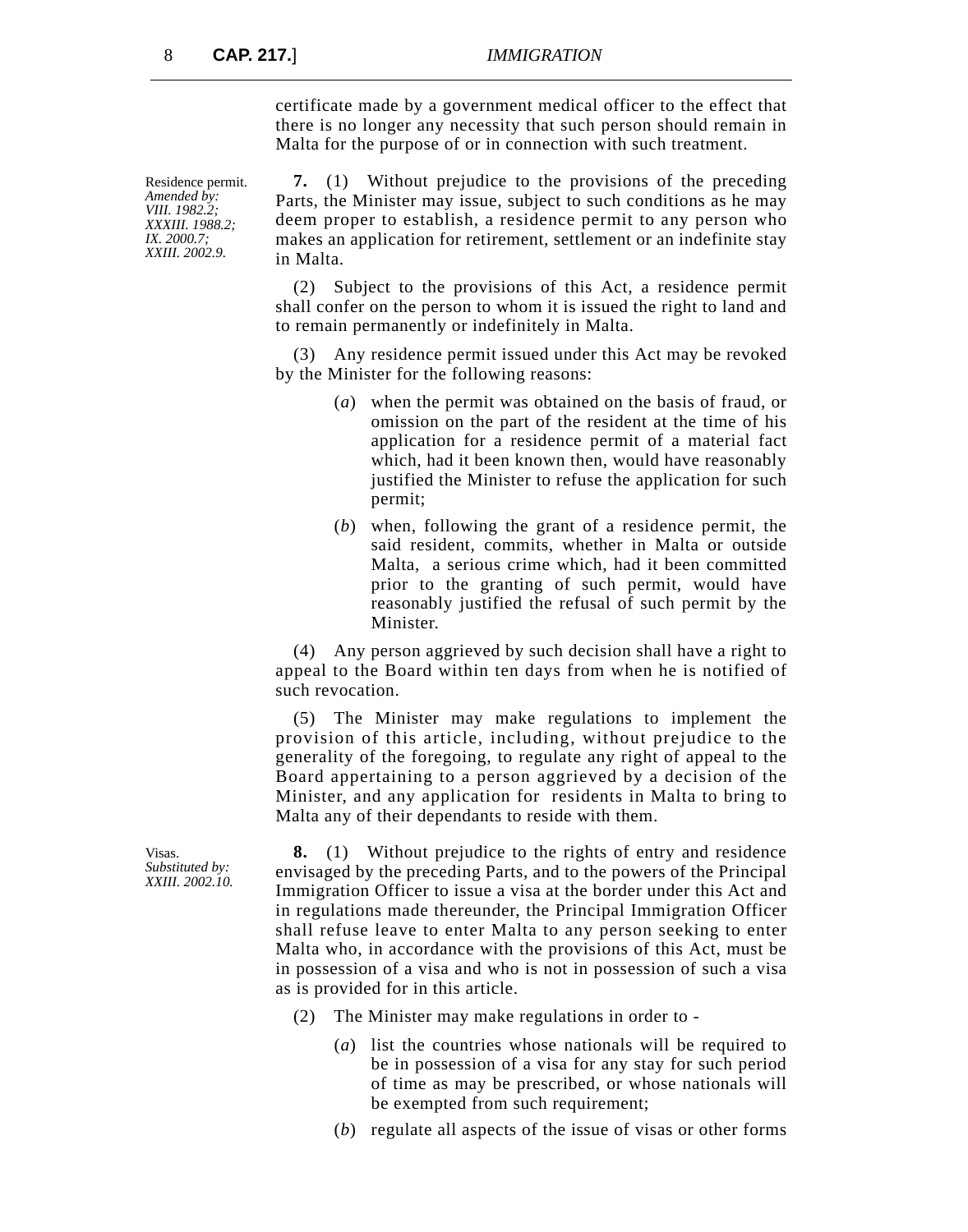of authorisation and make provision for different types of visa including visas for single or multiple entry or re-entry;

- (*c*) make provision for and regulate the issue of visas at the border;
- (*d*) make provision for and regulate the revocation of visas;
- (*e*) regulate the issue and revocation of emergency travel documents to persons who hold the nationality of such states as may be prescribed.

**9.** (1) Without prejudice to any regulations made under Part III of this Act, leave to land or to land and remain in Malta shall be signified either by a written permit delivered to, or by an appropriate endorsement on the passport of, the person concerned, but the conditions attached to such leave may be contained in a separate document delivered to such person.

(2) The provisions of the last preceding sub-article shall not apply to leave granted for the purposes of sub-article  $(1)(a)$ , or of article 6(3).

**10.** (1) Where leave to land is refused to any person arriving in Malta on an aircraft, such person may be placed temporarily on land and detained in some place approved by the Minister and notified by notice in the Gazette<sup>\*</sup> until the departure of such aircraft is imminent.

(2) Where leave to land is refused to any person arriving in Malta by any other means, such person at his own request may, with the leave of the Principal Immigration Officer, be placed temporarily on shore and detained in some place approved by the Minister and notified by notice in the Gazette:

Provided that he shall be returned to the vessel by which he is to leave Malta immediately that he makes a request to that effect or that the Principal Immigration Officer so directs, whichever is the earlier.

(3) Any person, while he is detained under sub-article (1) or (2), shall be deemed to be in legal custody and not to have landed.

**11.** (1) It shall be an implied condition of any leave granted to any person under article  $6(1)(a)$  or, saving the provisions of Part III, of a residence permit issued to any person under article  $7(1)$ that such person shall not in Malta exercise any profession or occupation or hold any appointment or be employed by any other person or engage in business without a licence from the Minister.

(2) It shall be an implied condition of any leave granted to any person under article 6(1)(*b*) or extended under paragraph (*c*), that such person shall not in Malta exercise any profession or occupation or hold any appointment or be employed by any other person without a licence from the Minister.

Temporary detention.

Implied conditions. *Amended by: VIII.1982.2; XIII. 1983.5; XXXIII. 1988.2; IX. 2000.7; XXIII. 2002.12.*

Leave to land or to remain in Malta to be signified by permit or endorsement on passport. *Amended by: XXIII. 2002.11.*

<sup>\*</sup>*See* Legal Notice 193 of 1996.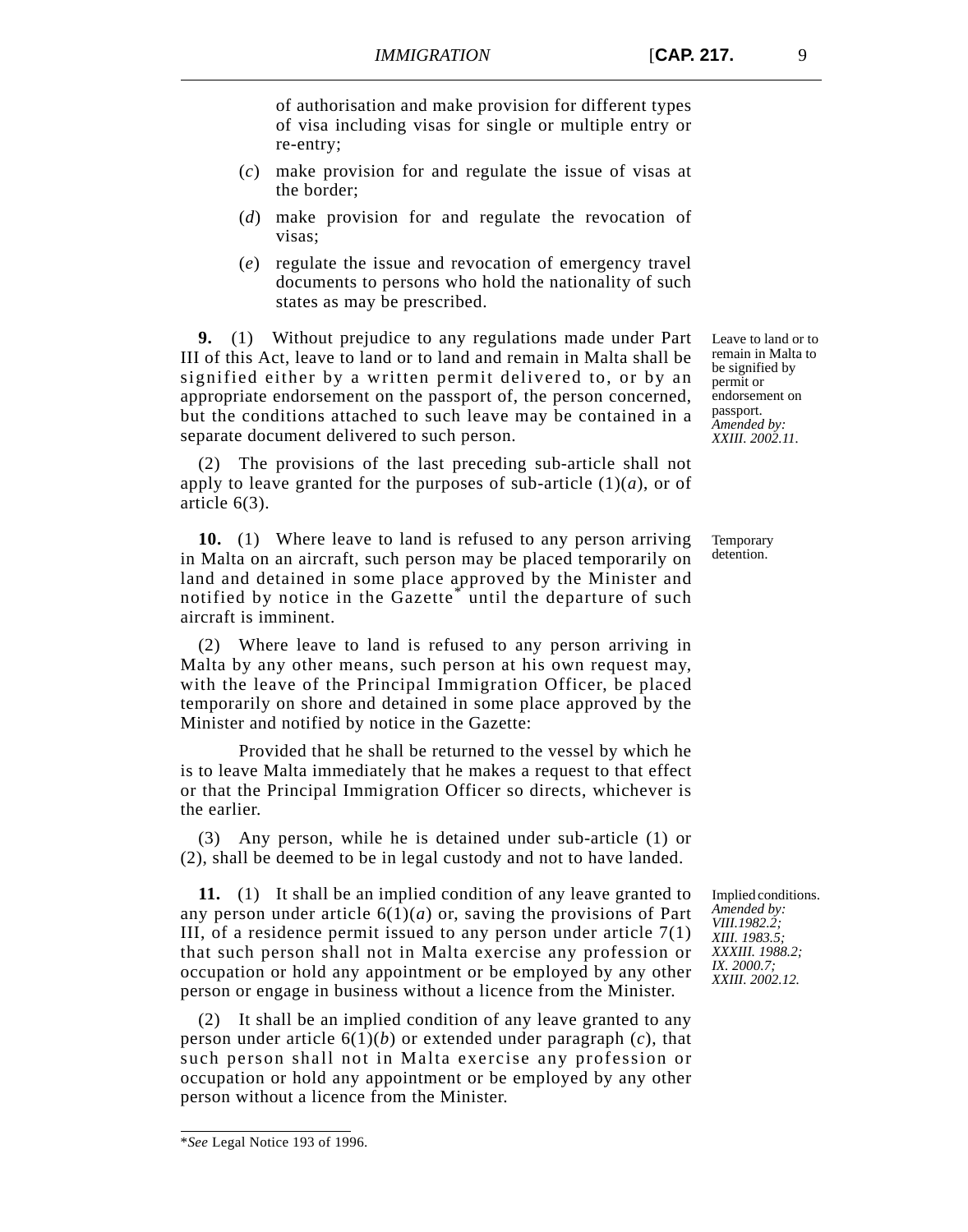(3) The Minister may grant a licence for any of the purposes mentioned in sub-article (1) or (2) for such period and under such conditions as he shall think fit and may at any time cancel or vary the conditions of any such licence.

**12.** (1) The conditions referred to in articles 6 and 7 may include the furnishing of such security in such form and of such amount, not exceeding one thousand and one hundred and sixtyfour euro and sixty-nine cents (1,164.69), as the Minister or the Principal Immigration Officer, as the case may be, may deem proper to require.

(2) Where the security required and furnished for the purpose of the preceding sub-article consists in the deposit of a sum, the sum so deposited may be applied in meeting any charges incurred by public funds for the maintenance of the person in whose favour the security stands or of his dependants or incurred otherwise in connection with him or them while in Malta or for his or their deportation or repatriation, and the balance, if any, or the whole, if no part is applied as aforesaid, shall only be refunded upon the Principal Immigration Officer being satisfied that such balance or the whole deposit is no longer required for the purpose of ensuring compliance with the provisions of this Act or of any conditions imposed thereunder.

(3) Notwithstanding any other law to the contrary, no garnishee order shall be executed on any amount deposited, wherever this may be, for the purpose of the above security, or any part thereof, unless and before such amount or part thereof is due to be refunded in accordance with the last preceding sub-article.

**13.** (1) Nothing in article 11(2) shall prevent the Principal Immigration Officer from granting or extending leave to any person under article  $6(1)(b)$  or  $(c)$  subject to the condition that such person is not to engage in Malta in any activity other than that falling within the declared purpose.

(2) For the purpose of this article, "declared purpose" means the purpose which any person requesting leave to land and remain in Malta declares to the Principal Immigration Officer and is accepted by the latter to be the purpose of his request:

Provided that the Principal Immigration Officer shall not accept as a declared purpose any activity for the exercise whereof a licence of the Minister is required under article 11(2).

**14.** (1) If any person is considered by the Principal Immigration Officer to be liable to removal as a prohibited immigrant under any of the provisions of article 5, the said Officer may issue a removal order against such person who shall have a right to appeal against such order in accordance with the provisions of article 25A:

Provided that in relation to any such person as may be prescribed by regulations made under article 4A and who entered Malta or is in Malta, a removal order shall only be issued following an application to that effect by the Principal Immigration Officer to

Furnishing of security. *Amended by: VIII. 1982.2: XXXIII. 1988.2; IX. 2000.7; L.N. 411 of 2007.*

Declared purpose. *Amended by: VIII. 1982.2. XXXIII. 1988.2; IX. 2000.7.*

Removal order. *Amended by: VIII. 1982.2; XIII. 1983.5; XXXIII. 1988.2; VIII. 1990.3; IX. 2000.7. Substituted by: XXIII. 2002.13.*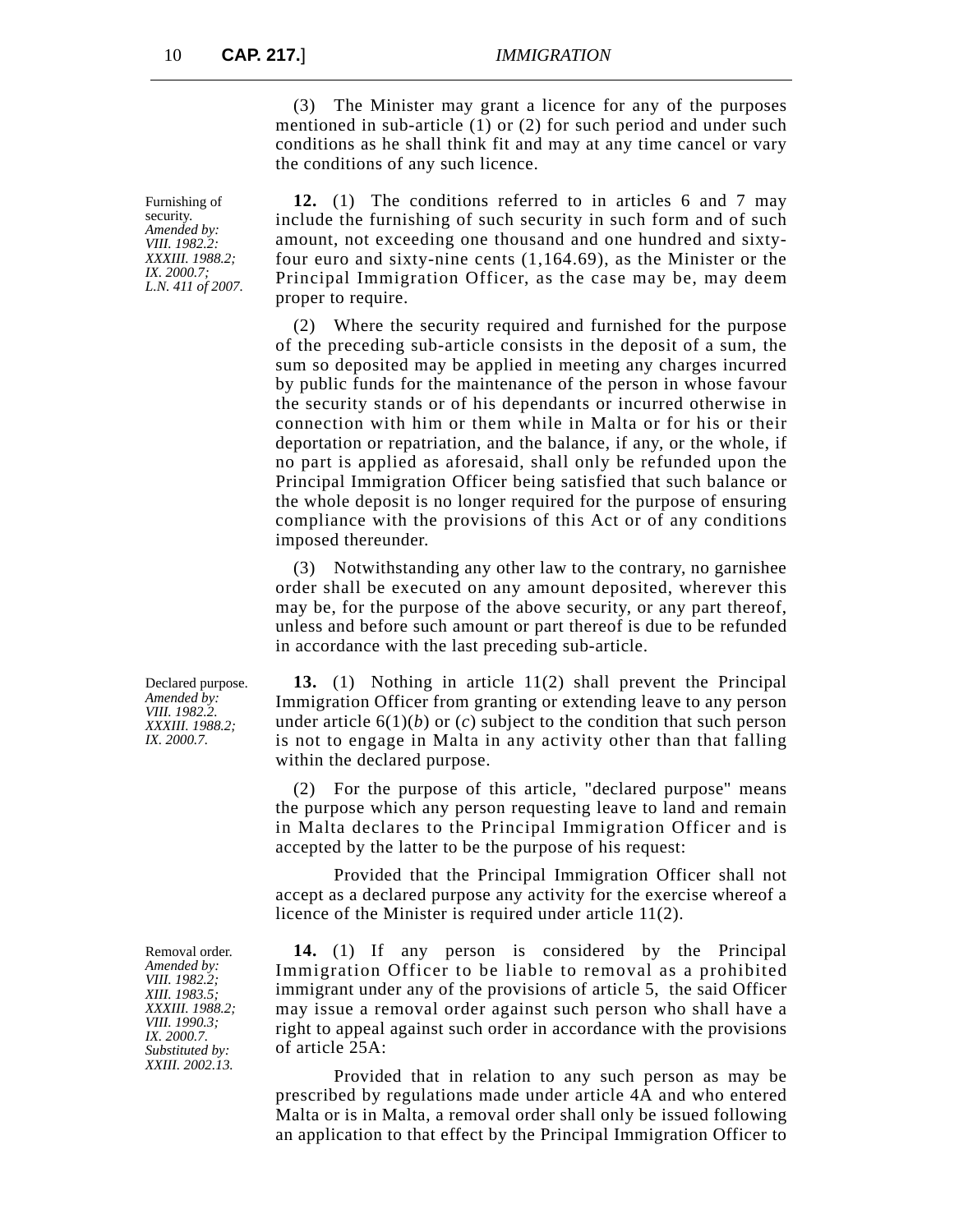the Board which shall make such order upon being satisfied that such person is liable to expulsion under this Act. The provisions of article 25A shall *mutatis mutandis* apply to any order issued by the said Board under this proviso.

(2) Upon such order being made, such person against whom such order is made, shall be detained in custody until he is removed from Malta:

Provided that if the person in respect of whom an expulsion order has been made is subject to criminal proceedings for a crime punishable with imprisonment or is serving a sentence of imprisonment, the Minister may give such directions as to whether the whole or part of the sentence is to be served before the expulsion of such person from Malta, and, in default of such directions, such person shall be removed after completion of the sentence.

(3) Nothing in this article shall affect the obligation of any person who does not fulfil or who no longer fulfils the conditions of entry, residence or free movement to leave Malta voluntarily without delay.

(4) Removal of a person shall be to that person's country of origin or to any other State to which he may be permitted entry, in particular under the relevant provisions of any applicable readmission agreement concluded by Malta and in accordance with international obligations to which Malta may be party.

(5) Nothing in this article shall preclude or prejudice the application of Maltese law on the right to asylum and the rights of refugees and of Malta's international obligations in this regard.

(6) On an application made by the Principal Immigration Officer to the Board, the Board, if satisfied that any expenses have been or will be incurred by the Government in connection with the maintenance, medical treatment or expulsion of a prohibited immigrant or his dependants, may issue an executive warrant against a prohibited immigrant and may also order the forfeiture of such amount of any moneys in his possession as is to be recovered. A warrant issued under this sub-article may be enforced in the same manner as a warrant issued in virtue of an executive title for a civil debt by a Court in the exercise of its civil jurisdiction. The partial recovery of expenses under this subarticle shall not prejudice the liability of any surety for the balance, nor shall the issue or execution of a warrant under this article be a condition precedent to the liability of a surety.

(7) The Minister may make regulations for the purpose of implementing the provisions of this article and in particular for further regulating the manner and procedure for, and the costs of, expulsion.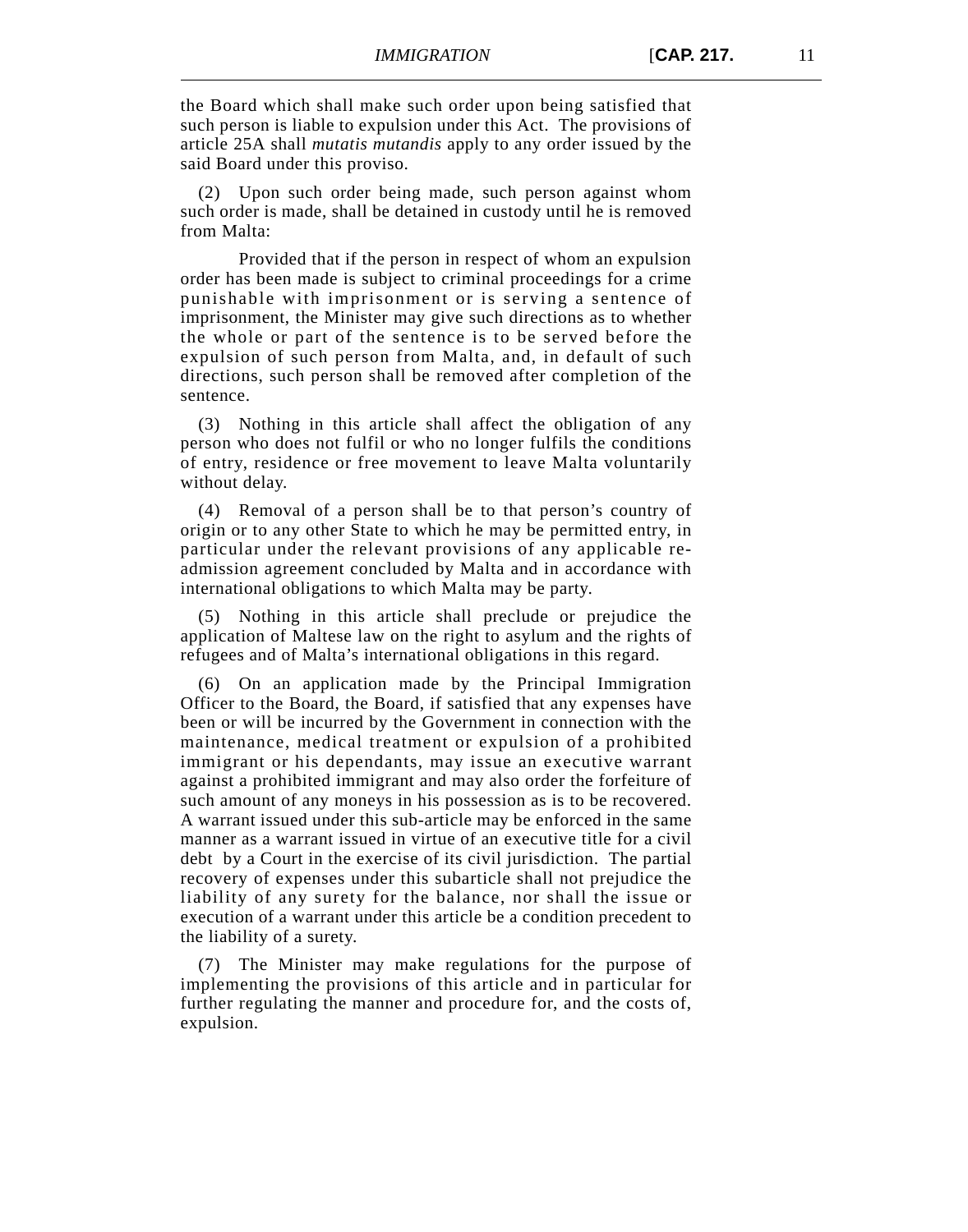Responsibility of carriers. *Amended by: VIII. 1990.3. Substituted by: XXIII. 2002.13. Amended by: XVII. 2005.8; L.N. 411 of 2007.*

**15.** (1) A carrier by sea or air shall be obliged to take all necessary measures to ensure that a person carried by it to Malta is in possession of the travel documents and any visa or other authorisation required for entry into, or transit through, Maltese territory before transporting such person to Malta.

(2) At the request of the Principal Immigration Officer the carrier shall return a person refused entry on the grounds of not being in possession of any visa or document mentioned in the preceding subarticle, either to the State from which he was transported, or to the State which issued the travel document on which he travelled, if any, or to any other State to which he is guaranteed entry.

(3) At the request of the Principal Immigration Officer the carrier shall also return, as specified in subarticle (2), a third country national in transit through Malta if the carrier which was to take him to his country of destination refuses to take him on board or the authorities of the state of destination have refused him entry and have sent him back to Malta.

(4) A carrier which cannot return a person as laid down in subarticles (2) and (3), shall find the means of onward transportation immediately and bear the costs thereof, or, if immediate onward transportation is not possible, he shall assume responsibility for the costs of the stay and return of the person concerned.

(5) A carrier may not carry from any State to Malta a person who is not in possession of any travel document, visa or other special authorisation where required under this Act, required for his lawful entry into Malta and in case of such default such carrier shall be liable to pay to the Principal Immigration Officer such penalty as may be established by him, not being more than eleven thousand and six hundred and forty-six euro and eighty-seven cents (11,646.87) for each person carried or such other maximum sum as may be prescribed by the Minister. Such penalty shall be recoverable by the Principal Immigration Officer, after the term within which an appeal to the Board may be entered, has elapsed without an appeal having been entered, or after the decision of such Board as a civil debt due to the Government and the provisions of article 466 of the [Code of Organization and Civil Procedure](http://www.justiceservices.gov.mt/DownloadDocument.aspx?app=lom&itemid=8577&l=1) shall, notwithstanding any other provision to the contrary, *mutatis mutandis* apply to such debt.

**16.** Any person who acts in contravention of article 5(1), or is reasonably suspected of having so acted, may be taken into custody without warrant by the Principal Immigration Officer or by any Police officer and while he is so kept in custody he shall be deemed

**17.** Notwithstanding any other law to the contrary, no removal order shall be obstructed nor shall the implementation of any such order be delayed by means of any warrant issued under the [Code of](http://www.justiceservices.gov.mt/DownloadDocument.aspx?app=lom&itemid=8577&l=1) [Organization and Civil Procedure.](http://www.justiceservices.gov.mt/DownloadDocument.aspx?app=lom&itemid=8577&l=1)

**18.** *Revoked by Act XXIII. 2002.15.*

to be in legal custody.

Cap. 12.

Powers of arrest. *Amended by: XXIII. 2002.14.*

Warrant not a bar to removal order. *Amended by: XXIV.1995.360.* Cap. 12.

Recovery of expenses.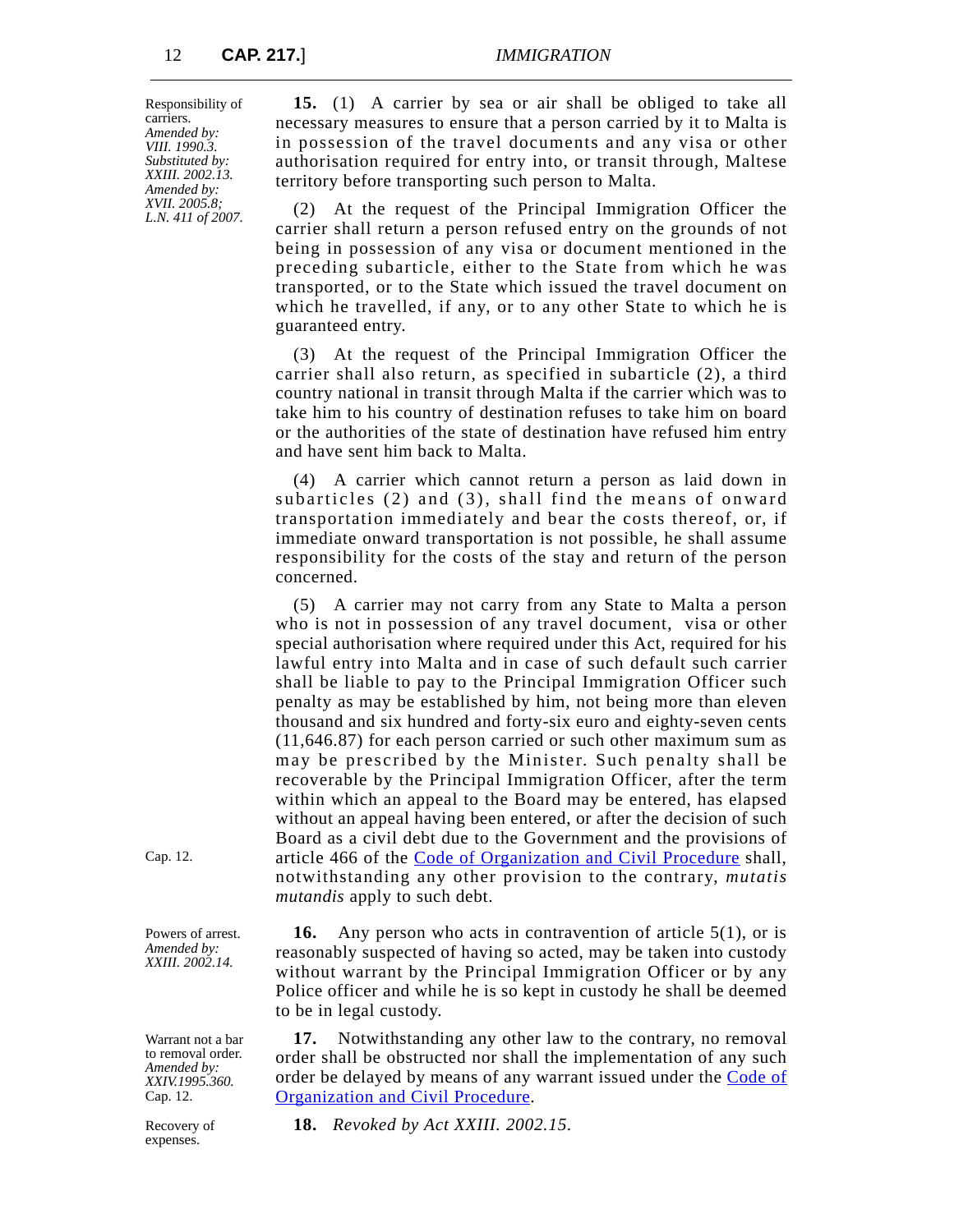**19.** A person against whom a removal order is made or to whom the next following article applies shall be removed from Malta -

- (*a*) if he is not a member of a crew, to the country of which he is a national or from which he embarked for Malta;
- (*b*) if he is a member of a crew, to the country of which he is a national or where he was engaged:

Provided that the Minister may, at the request of such person, direct that he be removed to another country.

**20.** (1) Any person to whom this article applies shall be removed from Malta by the master of the vessel in which he arrived or, if directions for the purpose are given by the Minister or by the Principal Immigration Officer, by the owner or agents of that vessel.

(2) It shall be lawful (notwithstanding any intervening prosecution) for the Principal Immigration Officer or any Police officer to place any person to whom this article applies on board the vessel in which he arrived in Malta or on board any vessel belonging to the same owners for removal from Malta.

- (3) This article shall apply to
	- (*a*) any person to whom leave to land has been refused;
	- (*b*) any person who, not having been granted leave to land, is found on shore in Malta;
	- (*c*) any member of a crew who, having been granted leave to land or leave to land and remain in Malta under article  $6(1)(a)$ , is reasonably suspected of having acted or of being about to act in contravention of this Act:

Provided that this article shall not apply, in so far as it imposes an obligation on the master, owner or agents of the vessel in which a person arrived in Malta, if a period exceeding six months has elapsed since the date of the last landing of such person in Malta from that vessel.

**21.** The master of any vessel shall detain on board any person arriving in that vessel, whether member of a crew or passenger, to whom leave to land has been refused by the Principal Immigration Officer, while such vessel is in the territorial waters of Malta, and a person so detained shall be deemed to be in legal custody.

**22.** (1) Without prejudice to special provisions which may be made under Part III of this Act, the Minister may, if he deems it to be conducive to the public good, make a deportation order against any person.

(2) A deportation order may be made subject to any condition which the Minister may deem proper.

(3) Notwithstanding any other law to the contrary, no deportation order shall be obstructed, nor shall the implementation of such order be delayed, by means of any warrant issued under the [Code of Organization and Civil Procedure.](http://www.justiceservices.gov.mt/DownloadDocument.aspx?app=lom&itemid=8577&l=1)

Destination of person in respect of whom a removal order has been made. *Amended by: VIII. 1982.2; XXXIII. 1988.2; IX.2000.7.*

Master or owner of vessel to remove certain persons. *Amended by: VIII. 1982.2; XXXIII. 1988.2; IX.2000.7.*

Master of vessel to detain on board certain persons.

Deportation orders. *Amended by: VIII. 1982.2. XXXIII. 1988.2; XXIV.1995.360; IX. 2000.7; XXIII. 2002.16.*

Cap. 12.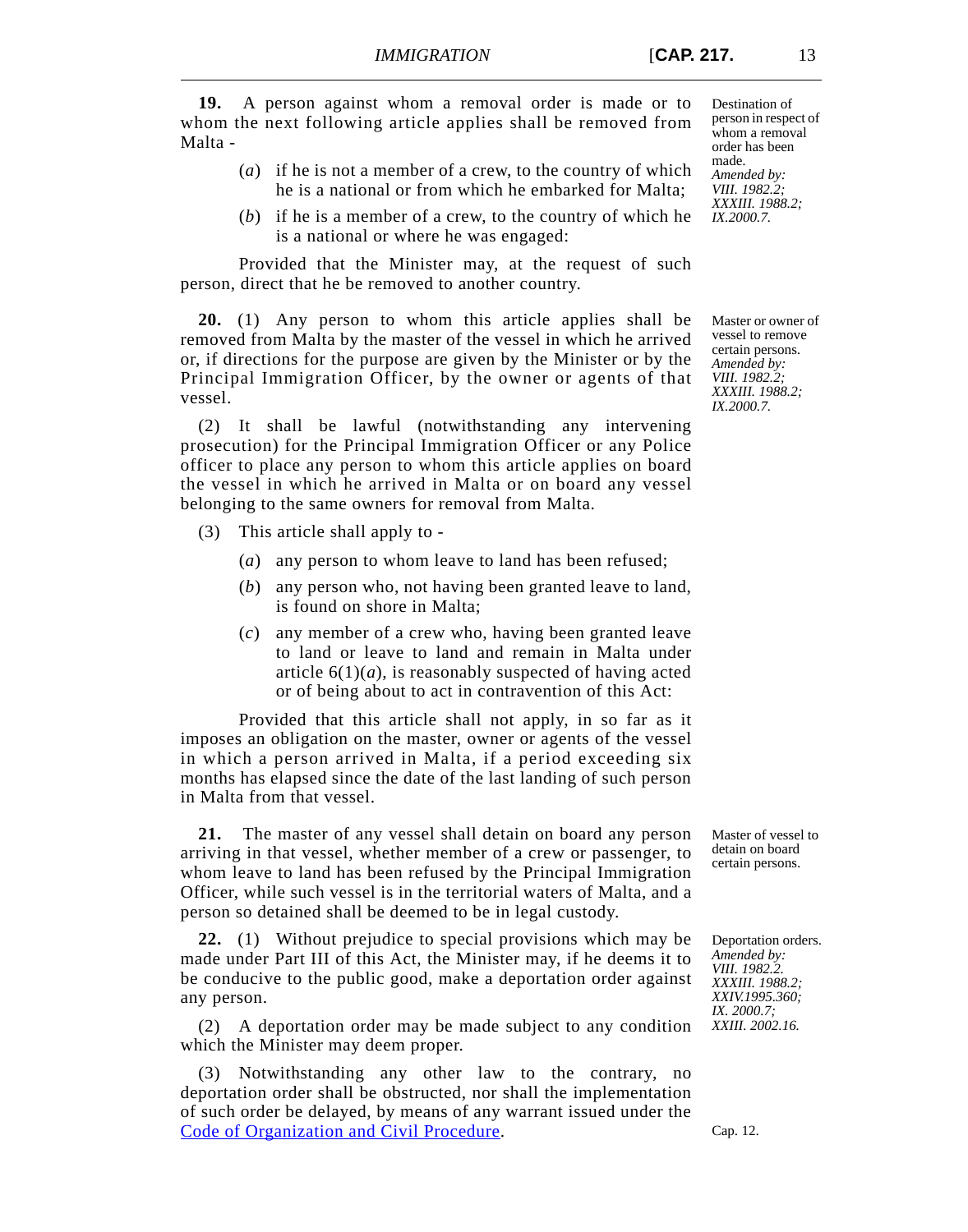(4) A person with respect to whom a deportation order is made shall leave Malta in accordance with the order and shall thereafter so long as the order is in force remain out of Malta.

(5) A person with respect to whom a deportation order is made may be detained in such manner as may be directed by the Minister until he leaves Malta and may be placed on board a vessel about to leave Malta, and shall be deemed to be in legal custody whilst so detained and until the vessel finally leaves Malta.

(6) The master of a vessel with adequate passenger facilities about to call at any port outside Malta shall, if so required by the Minister or by the Principal Immigration Officer, receive a person against whom a deportation order has been made and his dependants, if any, on board the vessel, and afford them against payment a passage to that port and proper accommodation and maintenance during the passage.

(7) The Minister may, if he thinks fit, apply any money or property of a person against whom a deportation order has been made in payment of the whole or any part of the expenses of or incidental to the voyage from Malta and of the maintenance until departure of that person and his dependants (if any).

**23.** (1) The Principal Immigration Officer shall recognise a decision of expulsion issued by another Member State in line with the provisions of [Directive 2001/40/EC](http://eur-lex.europa.eu/LexUriServ/LexUriServ.do?uri=OJ:L:2001:149:0034:0036:EN:PDF) of the 28th May 2001 on the Mutual Recognition of Decisions on the Expulsion of Third Country Nationals and take the necessary measures to enforce such decision.

(2) The provisions of this article shall apply to decisions of expulsion, which have not been rescinded by the issuing Member State, in relation to:

- (*a*) a third country national, whose expulsion is based on a serious and present threat to public order or to national security and safety, taken in the following cases:
	- (i) a conviction in the issuing Member State for an offence punishable by a penalty involving deprivation of liberty of at least one year;
	- (ii) the existence of serious grounds for believing that the third country national has committed serious criminal offences or the existence of solid evidence of his intention to commit such offences within the territory of a Member State;
- (*b*) a third country national who is the subject of an expulsion decision based on failure to comply with national rules on the entry or residence of aliens.

(3) The provision of this article shall not apply to family members of persons who have exercised their right of free movement in accordance with the provisions of European Union and Maltese legislation.

(4) A third country national in whose regard a decision of expulsion has been issued as provided in sub-article (2) may be

Mutual recognition of expulsion orders. *Added by: XVIII. 2009.2.*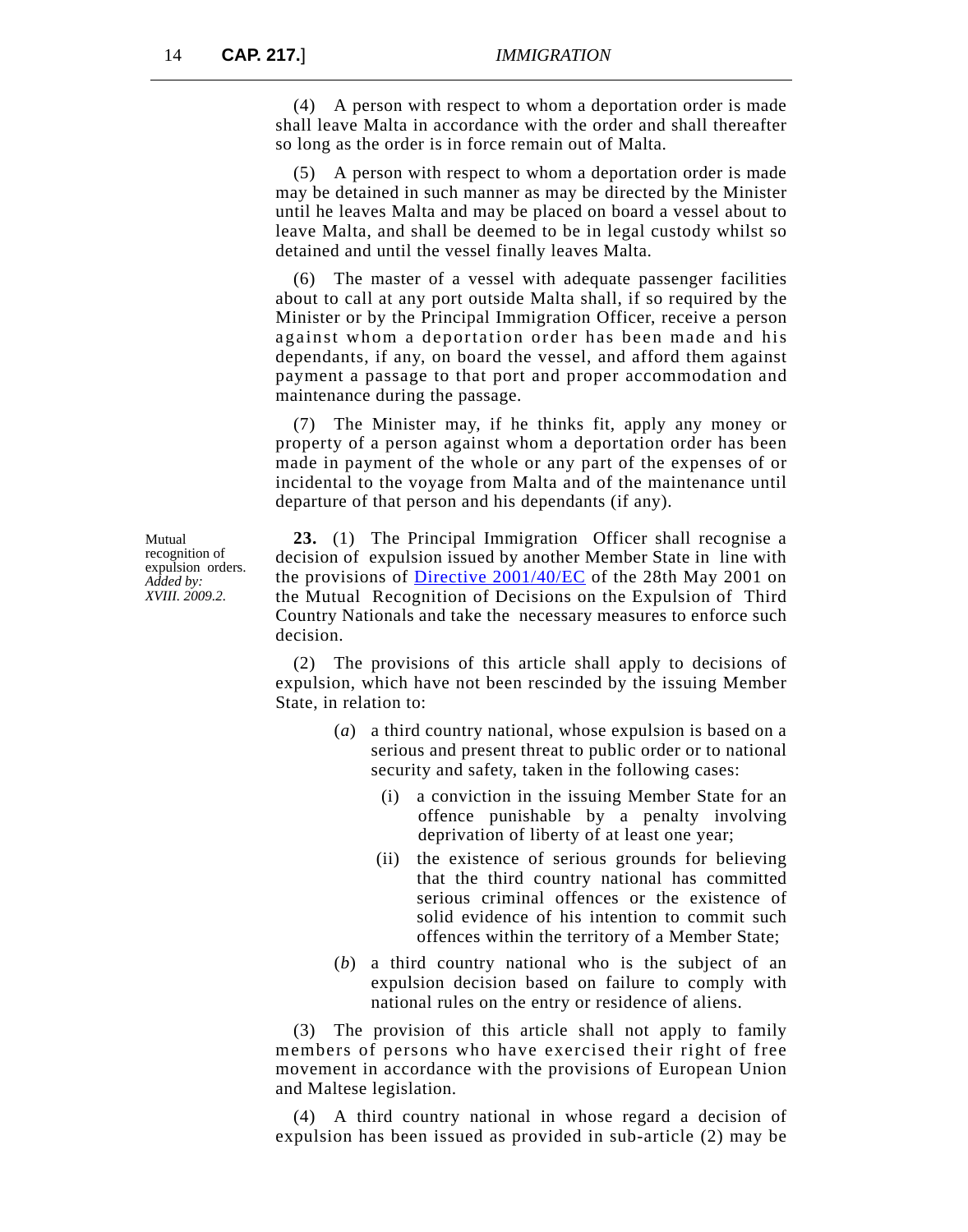taken into custody without warrant by the Principal Immigration Officer or by any Police officer and while he is so kept in custody he shall be deemed to be in legal custody.

(5) No expulsion decision issued by the Principal Immigration Officer or by the competent administrative authority of a Member State shall be obstructed by means of any warrant issued under the [Code of Organization and Civil Procedure.](http://www.justiceservices.gov.mt/DownloadDocument.aspx?app=lom&itemid=8577&l=1)

(6) The provisions of articles 14 and 25A shall apply to expulsion orders and the enforcement of expulsion orders taken against third country nationals.

**24.** If any person who has left Malta under a removal order or a deportation order at any time seeks leave to land or leave to land and remain in Malta or if he seeks to obtain a residence permit, he shall expressly declare in writing to the Principal Immigration Officer such circumstance and, if he fails to do so, any such leave or any residence permit granted to him shall be null and void and he shall, moreover, by reason only of such omission and without prejudice to the issue of a removal order or a deportation order under this Act, be guilty of an offence and liable, on conviction by the Court of Magistrates, to a fine (*multa*) not exceeding one thousand and one hundred and sixty-four euro and sixty-nine cents (1,164.69) or to imprisonment for a term not exceeding six months or to both such fine and imprisonment.

**25.** (1) Any leave granted or extended under the Immigration (British Subjects) Ordinance, 1948, or the Aliens Ordinance, 1949\*, for the purpose of allowing any person to land or to land and remain in Malta, shall be deemed to have been granted or extended for the unexpired portion of its duration under the provisions of this Act and this Act shall apply to such leave accordingly:

Provided that the conditions attached to such leave, unless modified by the Principal Immigration Officer, shall continue to apply.

(2) Any permit of work or employment granted or extended under one of the laws mentioned in sub-article (1), shall be deemed to have been granted or extended for the unexpired portion of its duration under article 11(3) and this Act shall apply accordingly:

Provided that the conditions attached to such permit, unless modified by the Minister shall continue to apply.

(3) Any person who has been granted under article 36 of The Immigration (British Subjects) Ordinance, 1948,\* an exemption which has conferred on him the right to establish his permanent residence or residence for an indefinite period in Malta or who has been granted any corresponding right under any other provision of one of the laws mentioned in sub-article (1), shall be deemed to have been granted a residence permit and this Act shall apply accordingly:

Person who has been removed or deported from Malta to declare such circumstance. *Amended by: XIII. 1983.5; VIII. 1990.3; XXIII. 2002.18; L.N. 411 of 2007.*

**Transitory** provisions. *Amended by: XLIV.1972.3; VIII.1982.2; XXXIII. 1988.2; IX.2000.7.*

<sup>\*</sup>Repealed by article 37 of this Act as originally enacted and which is being omitted under the **Statute Law Revision Act**, 1980.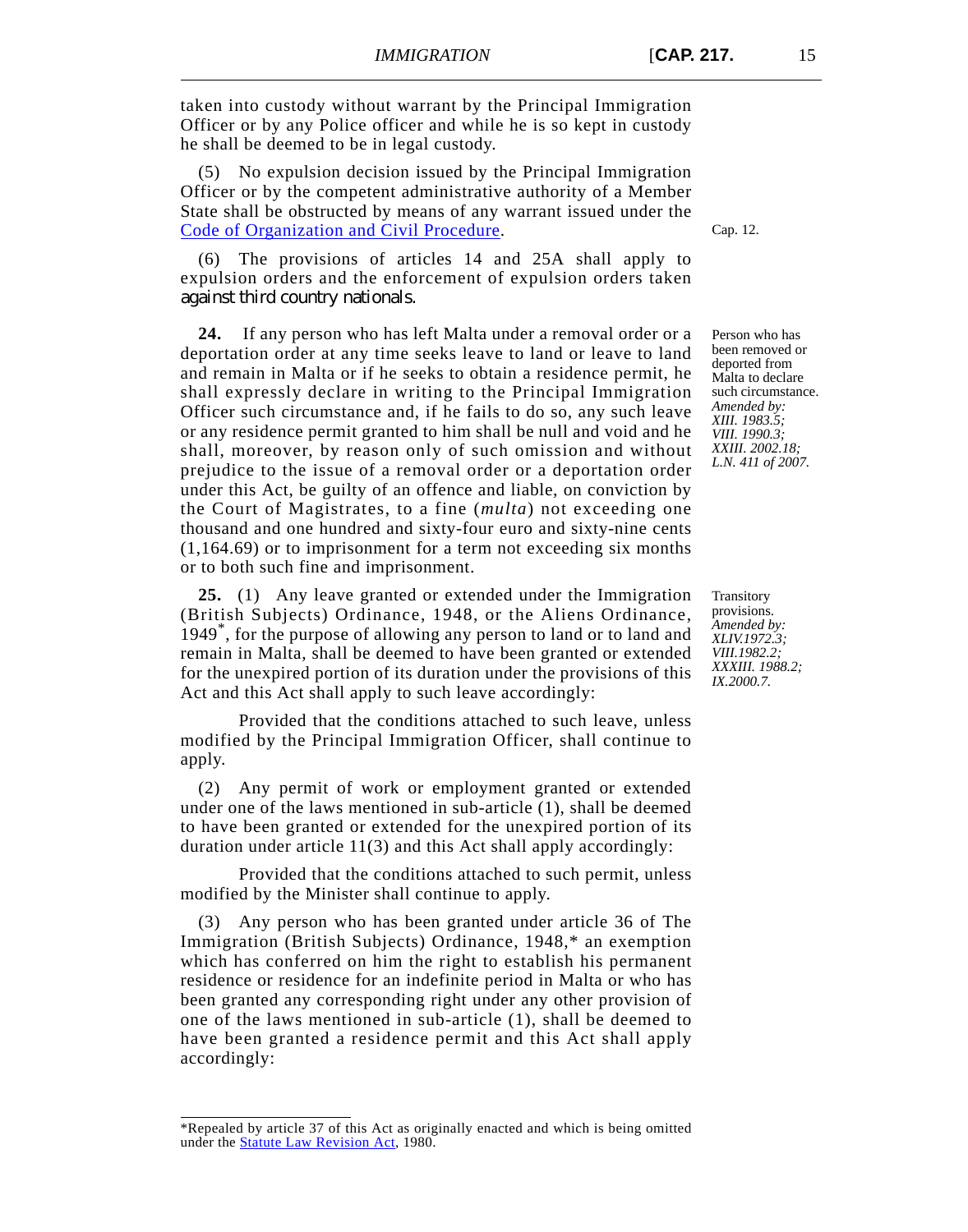Provided that the conditions attached to the granting of any such exemption or corresponding right, unless modified by the Principal Immigration Officer, shall continue to apply in addition to the implied condition referred to in article 11(1).

(4) Any person, who has been ordinarily resident in Malta continuously for a period of at least fifteen years immediately before the coming into force of this Act and who is not a person falling under sub-article (1) or (3), shall be deemed to have been granted leave to land and remain in Malta under article 6(1)(*b*) for the period of one year from the coming into force of this Act and, save as provided in the next following sub-article, all the provisions of this Act shall apply accordingly.

(5) Without prejudice to the imposition of any conditions under article 11(3), sub-article (2) of the same article shall not apply, saving the provisions of any other law, to any person referred to in the last preceding sub-article during the said period of one year from the coming into force of this Act.

#### PART V

#### GENERAL

**25A.** (1) (*a*) There shall be a board, to be known as the Immigration Appeals Board, hereinafter referred to as the Board consisting of a lawyer who shall preside, a person versed in immigration matters and another person, each of whom shall be appointed by the President acting on the advice of the Minister:

Provided that the Minister may by regulations prescribe that the Board shall consist of more than one division each composed of a Chairman and two other members as aforesaid.

(*b*) The Minister may make regulations to regulate the distribution by types of appeals or applications amongst the divisions of the Board.

(*c*) The Board shall have jurisdiction to hear and determine appeals or applications in virtue of the provisions of this Act or regulations made thereunder or in virtue of any other law.

(2) A member of the board shall be disqualified from hearing an appeal in such circumstances as would disqualify a judge in terms of Sub-Title II of Title II of Book Third of the [Code of](http://www.justiceservices.gov.mt/DownloadDocument.aspx?app=lom&itemid=8577&l=1) [Organization and Civil Procedure](http://www.justiceservices.gov.mt/DownloadDocument.aspx?app=lom&itemid=8577&l=1); and in any such case either the member shall be substituted by another person appointed for the purpose by the President acting on the advice of the Minister, or the appeal, when there is more than one division of the Board in office, may be referred by order of the Board from one division of the Board to another.

(3) The members of the Board shall hold office for a period of three years, and shall be eligible for re-appointment.

Immigration Appeals Board. *Added by: XXIII. 2002.19. Amended by: VIII. 2004.9; XVII. 2005.8..*

Cap. 12.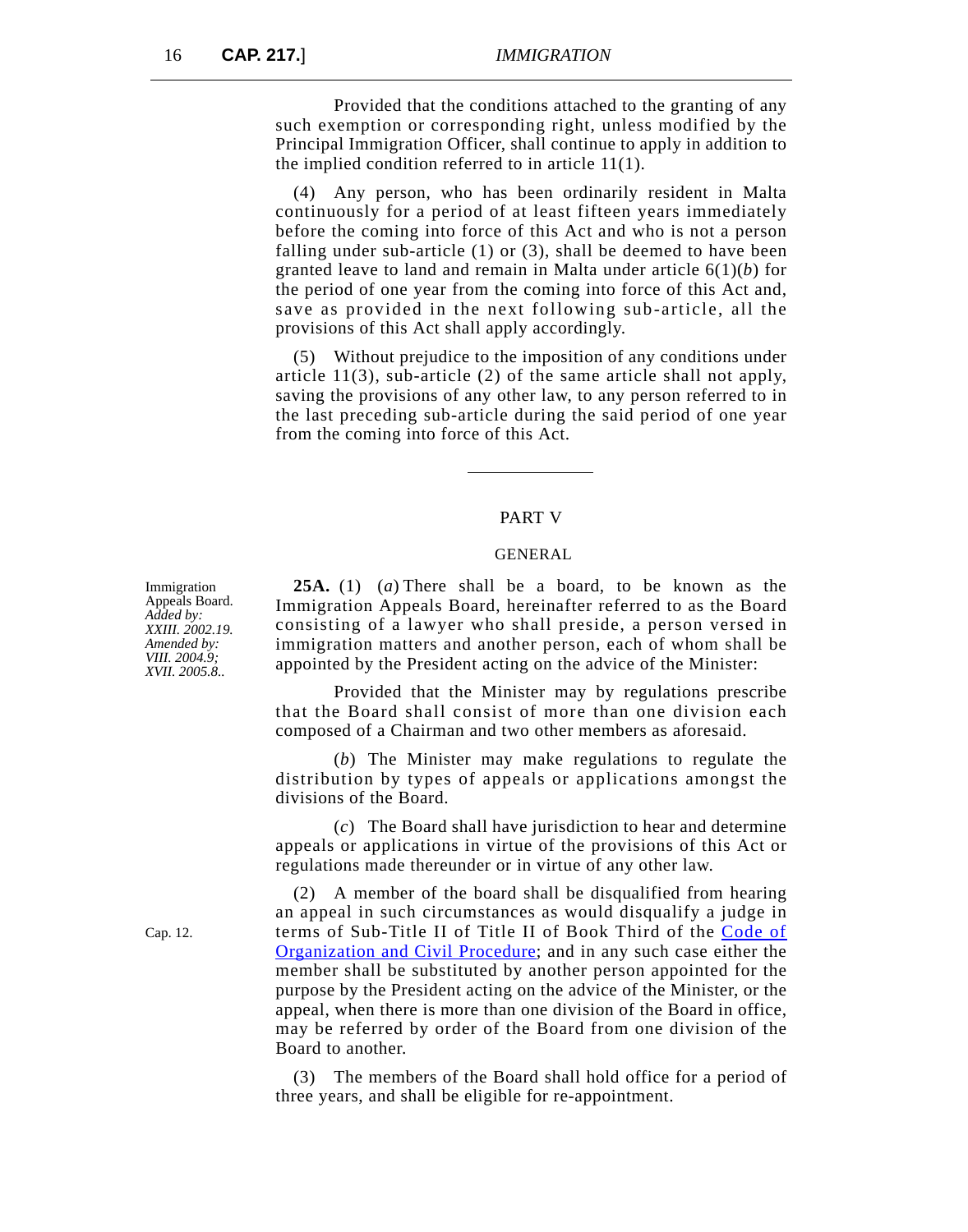(4) A member of the Board may be removed from office by the President acting on the advice of the Prime Minister, on grounds of gross negligence, conflict of interest, incompetence, or acts or omissions unbecoming a member of the Board.

(5) Any person aggrieved by any decision of the competent authority under any regulations made under Part III, or in virtue of article 7, article 14 or article 15 may enter an appeal against such decision and the Board shall have jurisdiction to hear and determine such appeals.

(6) During the course of any proceedings before it, the Board, may, even on a verbal request, grant provisional release to any person who is arrested or detained and is a party to proceedings before it, under such terms and conditions as it may deem fit, and the provisions of Title IV of Part II of Book Second of the [Criminal](http://www.justiceservices.gov.mt/DownloadDocument.aspx?app=lom&itemid=8574&l=1) [Code](http://www.justiceservices.gov.mt/DownloadDocument.aspx?app=lom&itemid=8574&l=1) shall, *mutatis mutandis* apply to such request.

(7) Any appeal has to be filed in the Registry of the Board within three working days from the decision subject to appeal.

(8) The decisions of the Board shall be final except with respect to points of law decided by the Board regarding decisions affecting persons as are mentioned in Part III, from which an appeal shall lie within ten days to the Court of Appeal (Inferior Jurisdiction). The Rule Making Board established under article 29 of the [Code of Organization and Civil Procedure](http://www.justiceservices.gov.mt/DownloadDocument.aspx?app=lom&itemid=8577&l=1) may make rules governing any such appeal.

(9) The Board shall also have jurisdiction to hear and determine applications made by persons in custody in virtue only of a deportation or removal order to be released from custody pending the determination of any application under the [Refugees Act](http://www.justiceservices.gov.mt/DownloadDocument.aspx?app=lom&itemid=8886&l=1) or otherwise pending their deportation in accordance with the following subarticles of this article.

(10) The Board shall only grant release from custody under subarticle (9) where in its opinion the continued detention of such person is taking into account all the circumstances of the case, unreasonable as regards duration or because there is no reasonable prospect of deportation within a reasonable time:

Provided that where a person, whose application for protection under the [Refugees Act](http://www.justiceservices.gov.mt/DownloadDocument.aspx?app=lom&itemid=8886&l=1) has been refused by a final decision, does not co-operate with the Principal Immigration Officer with respect to his repatriation to his country of origin or to any other country which has accepted to receive him, the Board may refuse to order that person's release.

(11) The Board shall not grant such release in the following cases:

> (*a*) when the identity of the applicant including his nationality has yet to be verified, in particular where the applicant has destroyed his travel or identification documents or used fraudulent documents in order to mislead the authorities;

Cap. 420.

Cap. 12.

Cap. 420.

Cap. 9.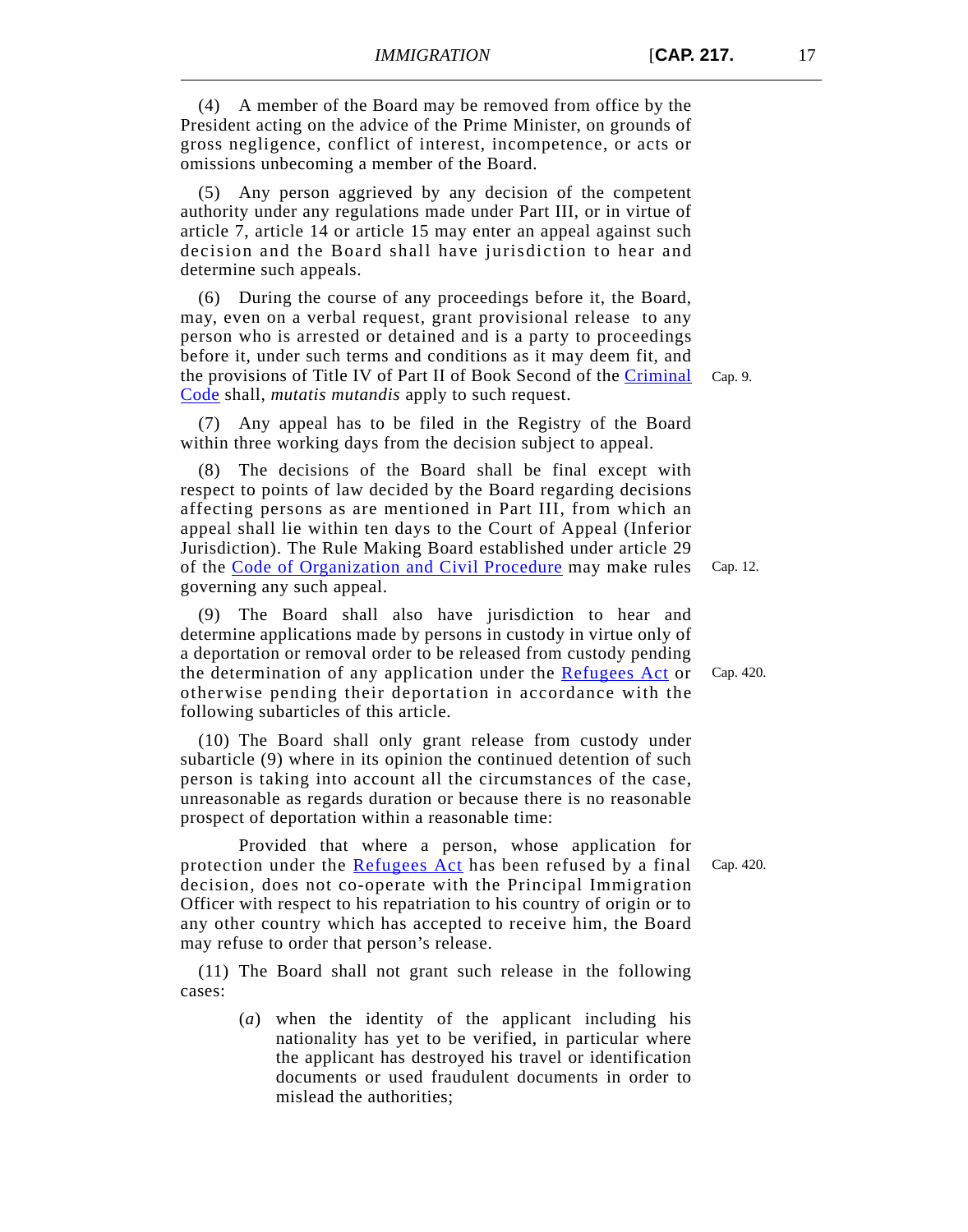- (*b*) when elements on which any claim by applicant under the [Refugees Act](http://www.justiceservices.gov.mt/DownloadDocument.aspx?app=lom&itemid=8886&l=1) is based, have to be determined, where the determination thereof cannot be achieved in the absence of detention;
- (*c*) where the release of the applicant could pose a threat to public security or public order.

(12) A person who has been released under the provisions of subarticles (9) to (11) may, where the Principal Immigration Officer is satisfied that there exists a reasonable prospect of deportation or that such person is not co-operating with the Principal Immigration Officer with respect to his repatriation to his country of origin or to another country which has accepted to receive him, and no proceedings under the [Refugees Act](http://www.justiceservices.gov.mt/DownloadDocument.aspx?app=lom&itemid=8886&l=1) are pending, be again taken into custody pending his removal from Malta.

(13) It shall be a condition of any release under subarticles (9) to (12) that the person so released shall periodically (and in no case less often than once every week) report to the immigration authorities at such intervals as the Board may determine.

**26.** (1) The Prime Minister and the Minister may each authorise in writing another Minister, a public officer not below the rank of a Head of Department, or a body corporate established by law, to exercise on his behalf all or any and the powers conferred on him as Prime Minister or Minister, as the case may be, by this Act, excluding in respect of the Prime Minister the powers conferred by article 3(1) and in respect of the Minister responsible for the interior, the powers conferred by the proviso to article 14(2) and article 36:

Provided that the Prime Minister and the Minister may each, as the case may be, authorise under this sub-article different persons for different purposes.

(2) Any such authorisation and any repeal thereof shall be published by notice in the Gazette and shall have effect from the date of such publication unless a later date is indicated in the same notice.

**27.** The Principal Immigration Officer shall have power to enter or board any vessel and to detain and examine any person arriving at or leaving any port of Malta whom he reasonably supposes not to be an exempt person and to require the production of any prescribed documents by such person, and shall have such other powers and duties as are conferred upon him by or under this Act or as may be prescribed for giving effect to this Act.

**28.** Every person landing or embarking in Malta shall be in possession of a passport and shall furnish to the Principal Immigration Officer the prescribed information and such other information as the Principal Immigration Officer may deem proper to require.

**29.** (1) The master of any vessel landing or embarking at any port in Malta passengers coming from or bound for a destination

Delegation of powers by Prime Minister and the Minister. *Amended by: VIII. 1982.2; XXXIII. 1988.2;3; IX. 2000.7;*

*XIII. 2005.23.*

Power of Principal Immigration Officer to board vessel.

Production of passport and giving of information.

Master to furnish returns.

Cap. 420.

Cap. 420.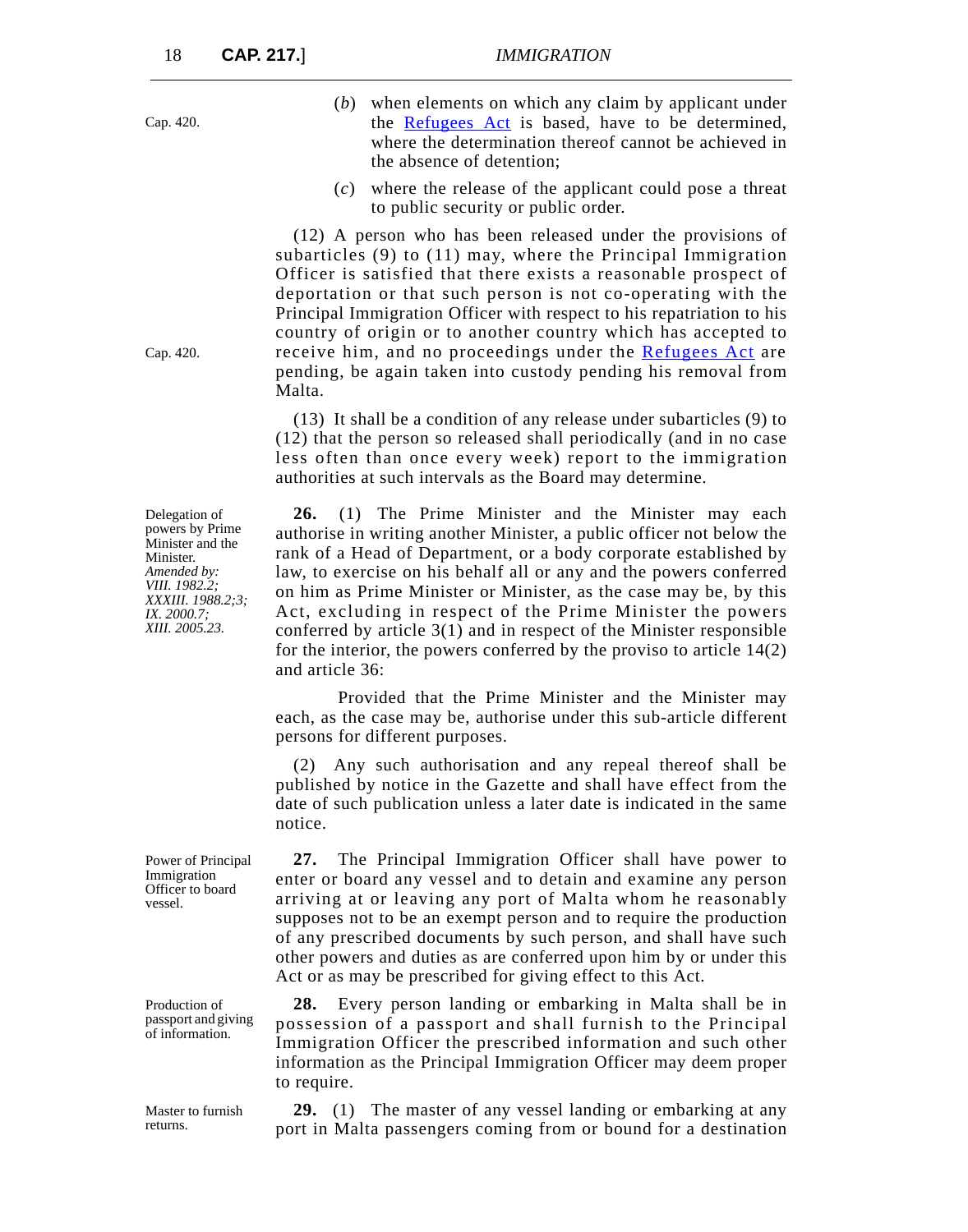outside Malta shall furnish, to such person and in such manner as may be prescribed, a return giving the prescribed particulars with respect to any passengers and every passenger shall furnish to the master of the vessel any information required by him for the purpose of the return. The same return shall be furnished at the request of such person by the master of any other vessel arriving at any port in Malta from a port outside Malta.

(2) The master of any vessel arriving at any port in Malta from a port outside Malta shall furnish, to such person and in such manner as may be prescribed, a return giving the prescribed particulars with respect to any members of the crew.

(3) The particulars prescribed for the purpose of sub-article (1) or (2) in relation to the passengers or members of the crew of an aircraft may be different from those prescribed in relation to any other passengers or members of a crew.

**30.** Any person, not being an exempt person, who lands in Malta pursuant to or under any regulation made under articles 44 and/or 50 of the [Prevention of Disease Ordinance](http://www.justiceservices.gov.mt/DownloadDocument.aspx?app=lom&itemid=8595&l=1) shall be deemed to have landed and to be in Malta with the leave of the Principal Immigration Officer for the purpose of the regulation in pursuance whereof or under which he has so landed and such purpose shall be deemed to be the declared purpose referred to in article 13.

**31.** (1) It shall be the duty of the keeper of any premises to which this article applies to keep a register of all persons staying at the premises who are not exempt persons.

(2) The keeper of any premises to which this article applies shall, on the arrival of any person who is not an exempt person, ascertain and enter or cause to be entered in the register kept for the purpose the name and nationality of such person, together with the date of his arrival and the address from which he last came; and on departure of any such person the keeper of the premises shall enter or cause to be entered in the register the date of departure and the destination on departure of that person.

(3) The keeper of any premises to which this article applies shall also, if directions for the purpose are issued by the Minister, make to the Principal Immigration Officer such returns concerning the persons staying at the premises, at such times or intervals and in such form, as may be specified in such directions.

(4) It shall be the duty -

- (*a*) of every person above the age of fourteen years staying at any premises to which this article applies to sign, when so required, a statement as to his nationality, and, if not an exempt person, to furnish and sign a statement of the particulars required under this article;
- (*b*) of the keeper of any premises to which this article applies to require any person above the age of fourteen years who stays at the premises to sign the statement and furnish the particulars required from him under

Persons in Malta under Prevention of Disease Ordinance. Cap. 36.

Particulars to be furnished by hotelkeepers and others. *Amended by: VIII. 1982.2; XIII. 1983.5; XXXIII. 1988.2; VIII. 1990.3; IX. 2000.7; XXIII. 2002.20; L.N. 411 of 2007.*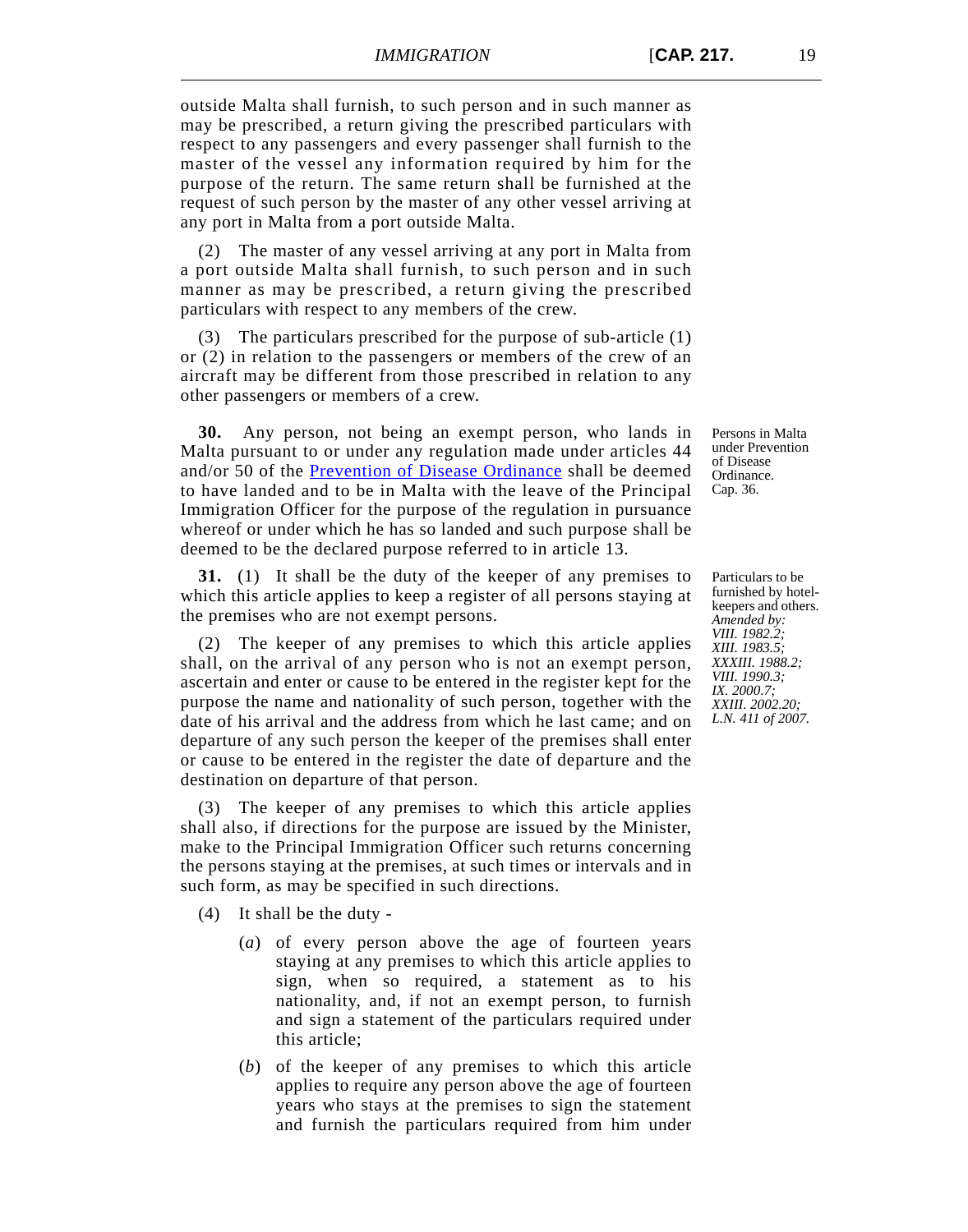this article and to preserve such statements (including any statements supplied under this article to any previous keeper of the premises) for a period of two years from the date when the statements were signed.

(5) Every register kept, and all particulars furnished, under this article, shall at all reasonable hours be open for inspection by any Police officer or by the Principal Immigration Officer.

(6) The Minister may prescribe the form in which a register is to be kept or statements furnished under this article.

(7) Any person who fails to comply with any of the provisions of this article shall be guilty of an offence and shall be liable, on conviction, to a fine (*multa*) of not less than one thousand and one hundred and sixty-four euro and sixty-nine cents (1,164.69) but not exceeding four thousand and six hundred and fifty-eight euro and seventy-five cents (4,658.75) or to imprisonment for a term not exceeding one year, or to both such fine and imprisonment.

(8) This article applies to any premises, whether furnished or unfurnished, where lodging or sleeping accommodation is provided for reward.

- **32.** (1) Any person who
	- (*a*) aids or assists any person to land or attempt to land in Malta, or to reside in Malta, contrary to the provisions of this Act, or any person to land or attempt to land, or to reside in, or to leave any other State contrary to the law on entry, residence and exit of that State, or conceals or harbours any person whom he knows, or has reasonable ground for believing, to be in Malta contrary to the provisions of this Act; or
	- (*b*) takes in his employment, or gives work to, any person who is not an exempt person and is not in possession of a licence granted to him for the purpose of such employment or work under the provisions of this Act, or otherwise aids or assists any person who is not an exempt person in the commission of an offence contemplated in article 23; or
	- (*c*) in relation to any information to be given under or for purposes of this Act, makes or causes to be made any false return, false statement or false representation; or
	- (*d*) forges any document or true copy of a document or an entry made in pursuance of this Act; or
	- (*e*) obstructs or impedes any person in the lawful exercise of his powers or duties under this Act; or
	- (*f*) without lawful authority uses or has in his possession any document required for the purposes of this Act which is forged; or
	- (*g*) contravenes any provision of this Act in respect of which an offence is not established under any other article of this Act,

Other offences. *Amended by: XIII. 1983.5; VIII. 1990.3; XXIII. 2002.21; L.N. 411 of 2007.*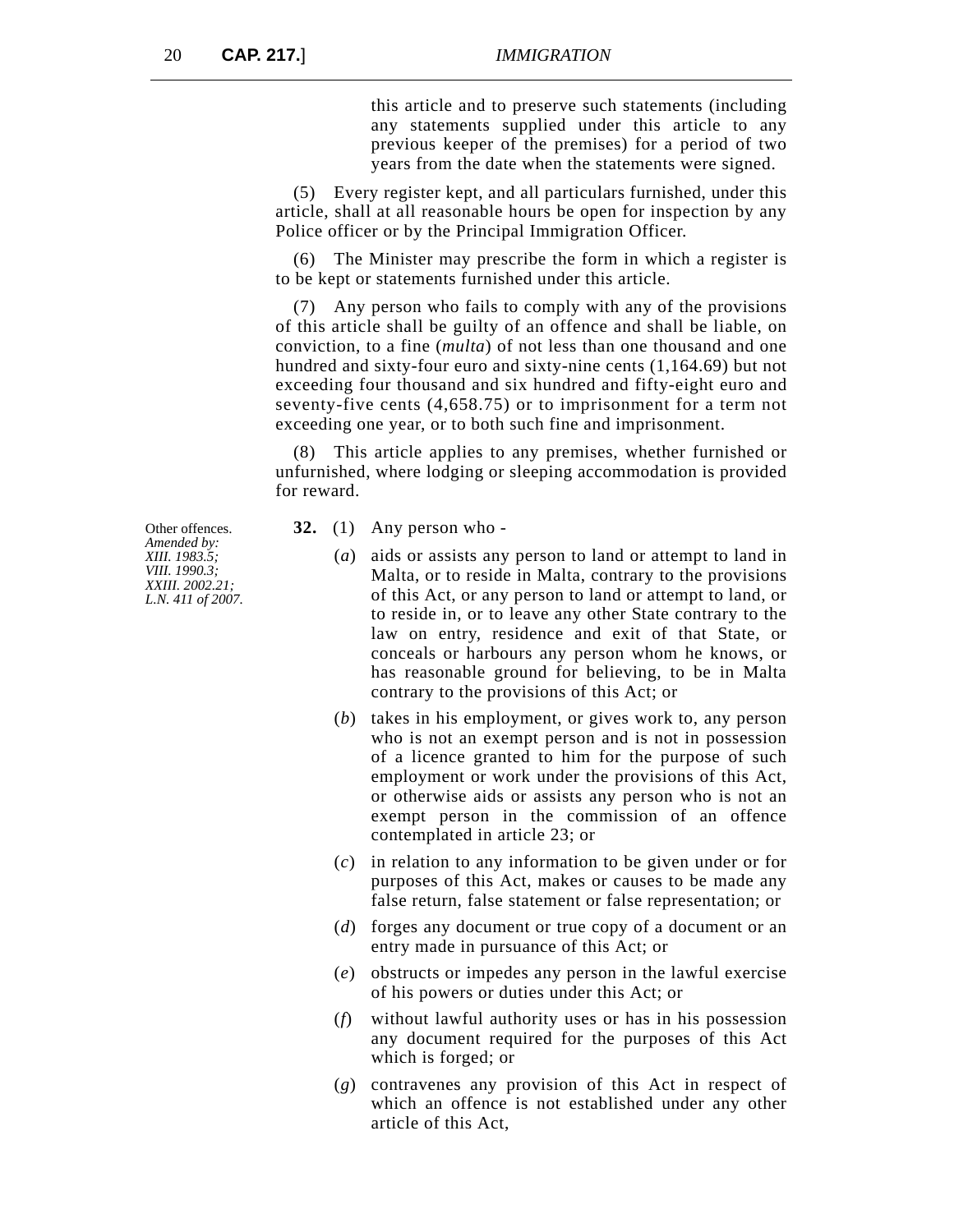shall be guilty of an offence and shall be liable, on conviction by the Court of Magistrates, to a fine (*multa*) not exceeding eleven thousand and six hundred and forty-six euro and eighty-seven cents (11,646.87) or to imprisonment for a term not exceeding two years or to both such fine and imprisonment, unless a greater punishment is established for such offence by another law.

(2) The provisions of the last preceding sub-article shall not apply to a person who conceals or harbours a person who is that person's descendant, ascendant, spouse, brother or sister, for a period not in excess of seven days.

(3) Where the competent authority in Malta is requested by another State to prosecute for an offence under subarticle (1)(*a*), the competent authority shall first request the competent authority of the Sate making the request for prosecution to specify, by means of an official denunciation or a certificate, the provisions of law which the latter State considers to have been infringed.

**33.** In any proceedings under this Act -

- (*a*) the burden of proof that a person is an exempt person or that a person is not a prohibited immigrant under the provision of article 5(2)(*a*) shall be upon that person;
- (*b*) a document purporting to be a removal order or a deportation order shall be presumed, until the contrary is proved, to be the document which it purports to be;
- (*c*) any order made under this Act shall be presumed, until the contrary is proved, to have been validly made and to have been made on the date on which it purports to have been made.

**34.** (1) A person detained in custody under this Act, other than under article 10 or 22, but not serving a sentence of imprisonment, may be detained either in prison or in any place appointed for the purpose by the Minister by notice in the Gazette<sup>\*</sup>, but if detained in prison he shall be treated as a person awaiting trial.

(2) The Minister may make regulations for the management, control and discipline of any place appointed by him under subarticle (1) for the detention of persons, for the diet of the persons detained therein, and for the punishment of persons detained therein for any offence committed by them against such regulations:

Provided that such punishment may not exceed the punishment established in the **[Criminal Code](http://www.justiceservices.gov.mt/DownloadDocument.aspx?app=lom&itemid=8574&l=1)** for contraventions.

(3) The Minister may also make regulations to establish a body corporate or unincorporate which shall be responsible for keeping in detention persons liable to be kept in detention under the provisions of this Act or under regulations made thereunder and without prejudice to the generality of the aforesaid, such regulations may make provision for any matter whatsoever

Place of detention. *Amended by: XVII. 2005.7; XV. 2008.37.*

Cap. 9.

Regulations establishing a detention service.

Evidence and burden of proof.

<sup>\*</sup>*See* Legal Notices 20 of 1994 and 193 of 1996.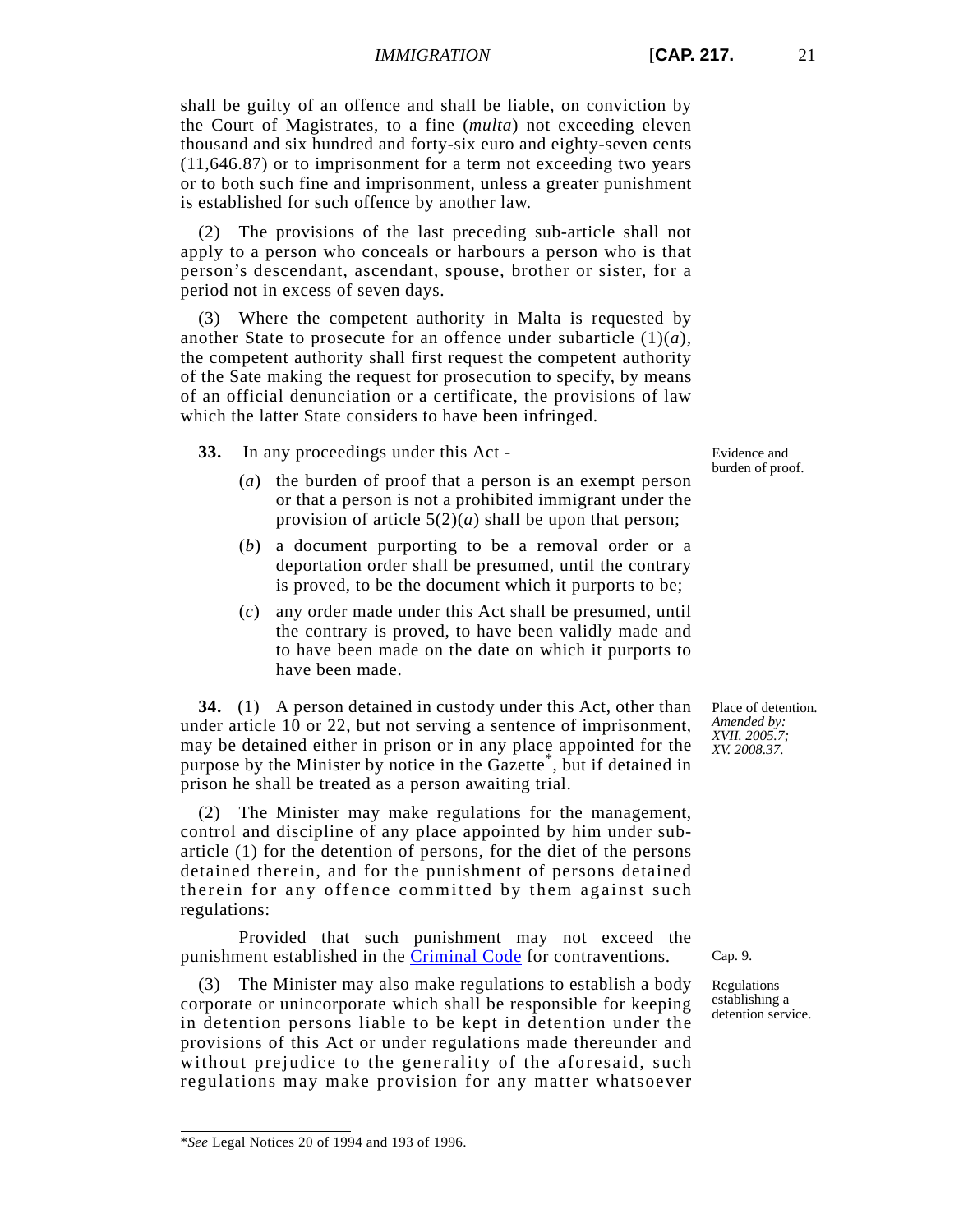concerning the functions, funding, staffing, organization and administration of such body as well as for any other matter deemed necessary or expedient by the Minister to enable that body to carry out its functions under the regulations and for any other purpose consequential or ancillary to the aforesaid.

(4) The Minister may also make regulations to establish a body corporate or unincorporate which shall be responsible for the accommodation in open reception centres of persons who qualify for such accommodation under the provisions of the [Refugees Act](http://www.justiceservices.gov.mt/DownloadDocument.aspx?app=lom&itemid=8886&l=1), or regulations made thereunder, and without prejudice to the generality of the aforesaid, such regulations may make provision for any matter whatsoever concerning the functions, funding, staffing, organization and administration of such body as well as for any other matter deemed necessary or expedient by the Minister to enable that body to carry out its functions under the regulations and for any other purpose consequential or ancillary to the aforesaid.

Prohibition of entry to persons without accommodation in Malta. *Amended by: VIII. 1982.2; XXXIII. 1988.2; IX. 2000.7; XXIII. 2002.22.*

Regulations. *Amended by: VIII. 1982.2; XXXIII.1988.2; IX. 2000.7. Substituted by: XXIII. 2002.23. Amended by: L.N. 274 of 2007; VII. 2008.12.*

**35.** (1) Notwithstanding anything in this Act or in any other law contained, but subject to any provisions made under Part III of this Act, the Minister may also prohibit the entry into Malta of any person who, in the opinion of the Minister, is not provided with suitable accommodation in the island.

- (2) The last preceding sub-article shall not apply
	- (*a*) to any person who is a citizen of Malta by virtue of article 22(1) or of article 25(1) of the [Constitution of](http://www.justiceservices.gov.mt/DownloadDocument.aspx?app=lom&itemid=8566&l=1) [Malta](http://www.justiceservices.gov.mt/DownloadDocument.aspx?app=lom&itemid=8566&l=1) or who is deemed to be such a citizen under article 44(4) of the said [Constitution](http://www.justiceservices.gov.mt/DownloadDocument.aspx?app=lom&itemid=8566&l=1); and
	- (*b*) to any other citizen of Malta who
		- (i) has emigrated from Malta;
		- (ii) was resident in Malta and has during the two years immediately before emigrating been so resident for a continuous period of one year or for periods amounting in the aggregate to one year; and
		- (iii) returns to Malta within two years after his departure therefrom.

**36.** (1) Without prejudice to any provision of this Act vesting the power to make regulations in the Minister, the Minister may make regulations for prescribing anything which is by this Act to be prescribed and generally for carrying the purposes or provisions of this Act into effect, and such power shall include that of providing that any person who contravenes or fails to comply with the provisions of any one or more regulations shall be guilty of an offence against such regulations and of establishing the penalty for such infringement which shall be a fine (*multa*) not exceeding two thousand and five hundred euro ( $\epsilon$ 2,500) or imprisonment not exceeding three months, or both such fine and imprisonment.

(2) In particular, the Minister may make regulations to regulate:

Cap. 420.